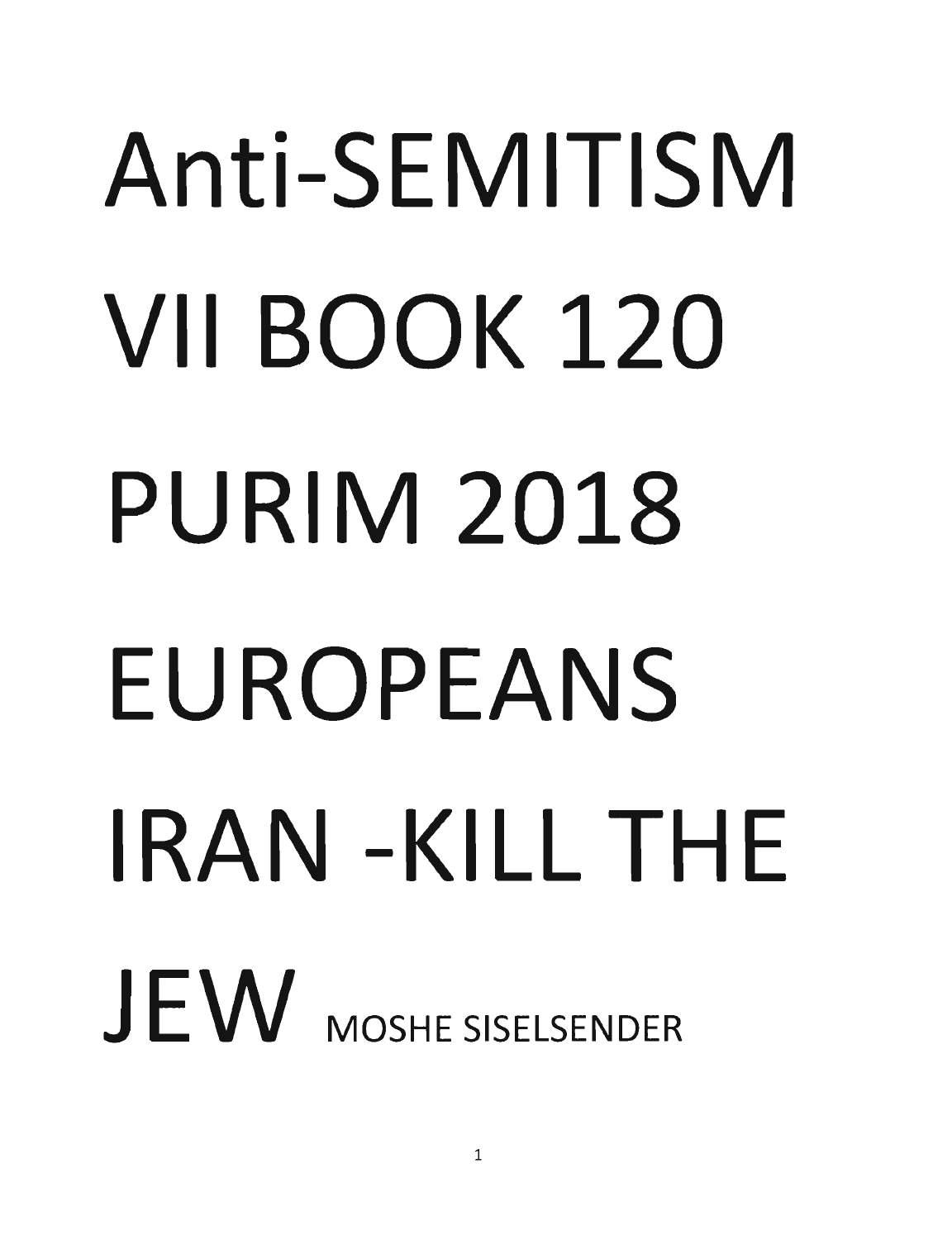PURIM 2500 YEARS AGO IS THE ATTEMPT BY HAMAN PERSIAN KING ACHESVAROS' PRIME MINISTER WITH THE BLESSINGS OF ACHASVERUS TO COMMIT GENOCIDE.

HAMAN CONVINCED AHASVERUS TO PERMIT THE KILLING OF ALL JEWS IN THE 127 NATIONS THAT WERE PART OF THE PERSIAN EMPIRE.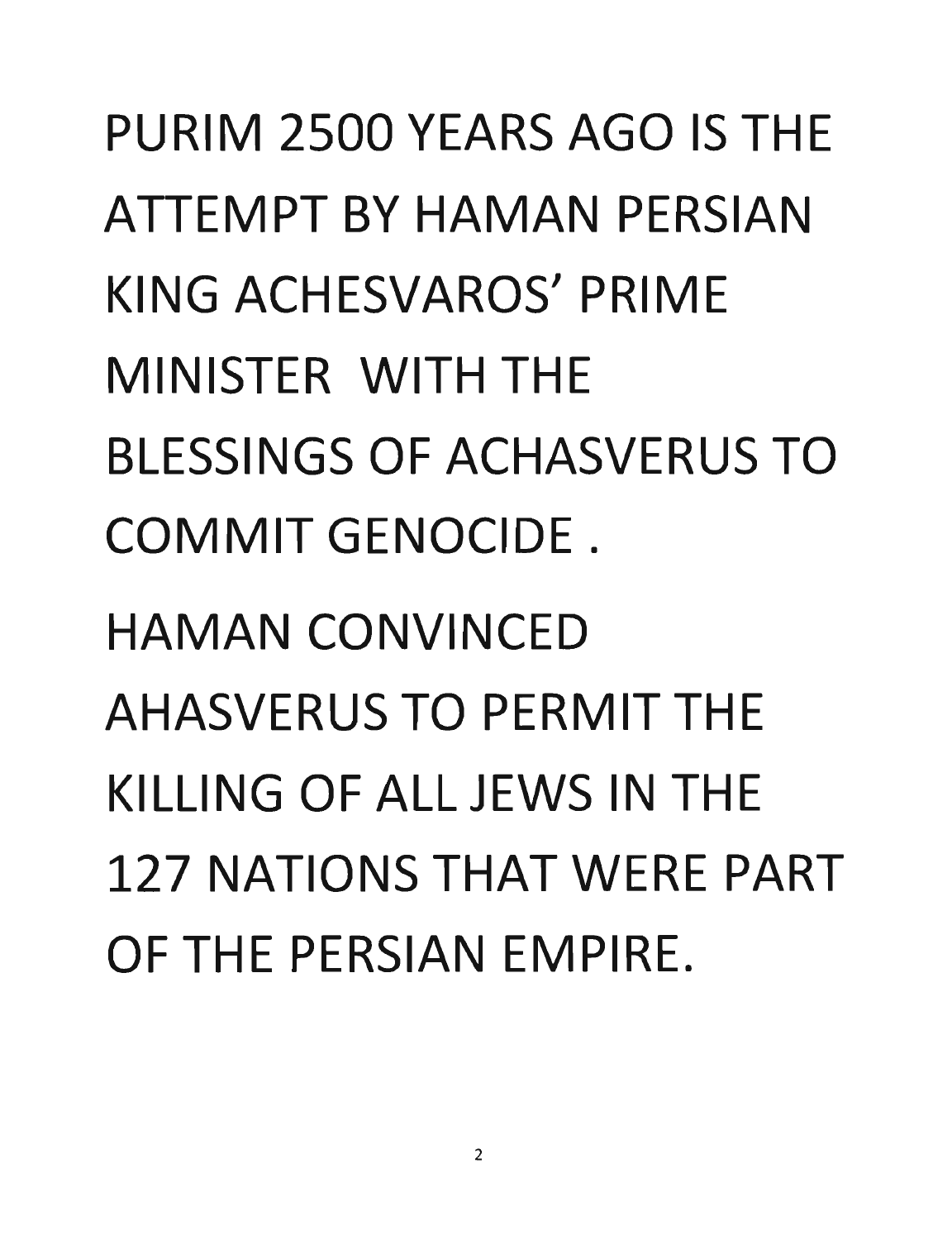ONE MUST REMEMBER THAT ACHASVERUSH WAS THE THIRD EMPEROR FOLLOWING KORESH.KORESH DECLARED THAT HE WAS APPOINTED BY GOD TO PERMIT THE JEWS TO RETURN FROM BABYLON AND REBUILD THE HOLY TEMPLE IN JERUSALEM. DIVREI HAYOMIM CHRONICLES 1136:23 .

THE PROPHET ISAIAH 44:25 AND 45:01 CONFIRMED THIS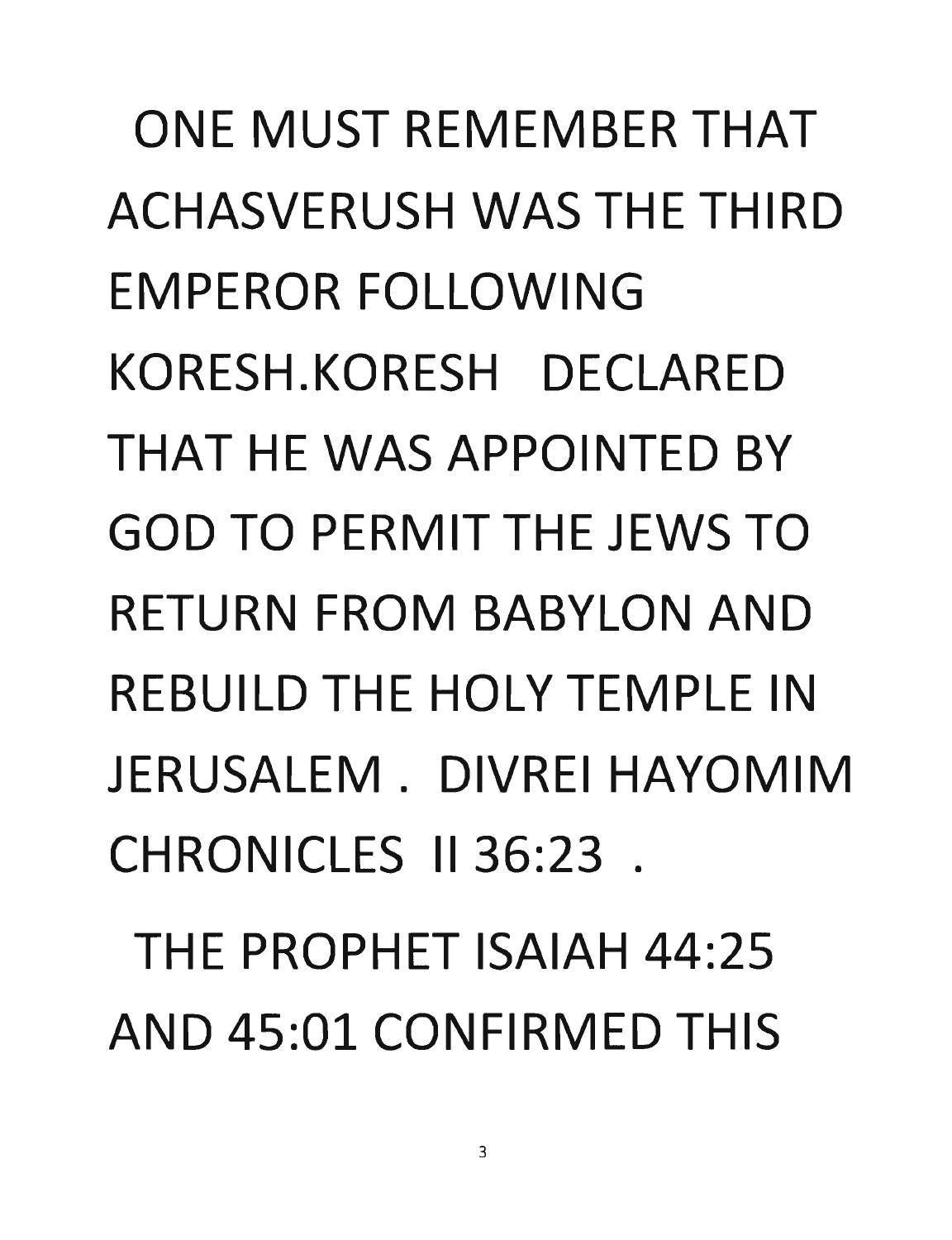CLAIM BY CALLING KORESH THE MESSIAH. FURTHERMORE, NEBUCHADNEZER THE BABYLONIAN EMPEROR WHO DESTROYED THE FIRST TEMPLE ONLY EXILED THE JEWS TO BABYLONIA. HE DID NOT KILL THEM. JEWS IN BABYLON WERE TREATED ROYALLY. THEY WERE PERMITTED TO RUN THEIR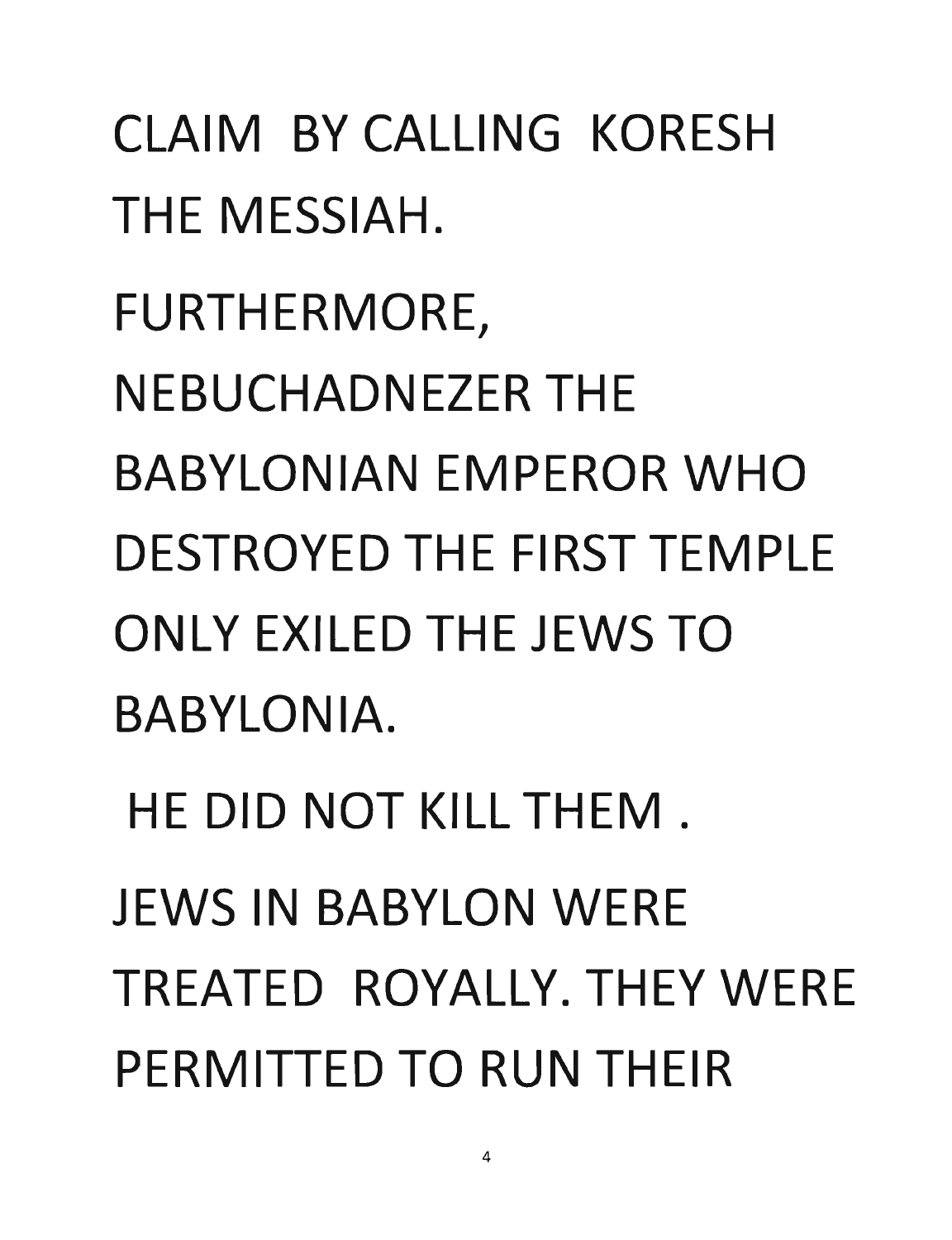OWN AFFAIRS ACCORDING TO TORAH LAW. FURTHERMORE, HE EMPLOYED JEWS AS ADVISORS. DANIEL ONE OF HIS CLOSE ADVISORS INTERPRETED A DREAM IN WHICH NEVUCHADNEZER EVEN FORGOT THE CONTENT OF THE DREAM. SEE BOOK OF DANIEL. THE PROPHER EZEKIEL LIVED IN BABYLON AT THE TIME OF THE DESTRUCTION OF THE FIRST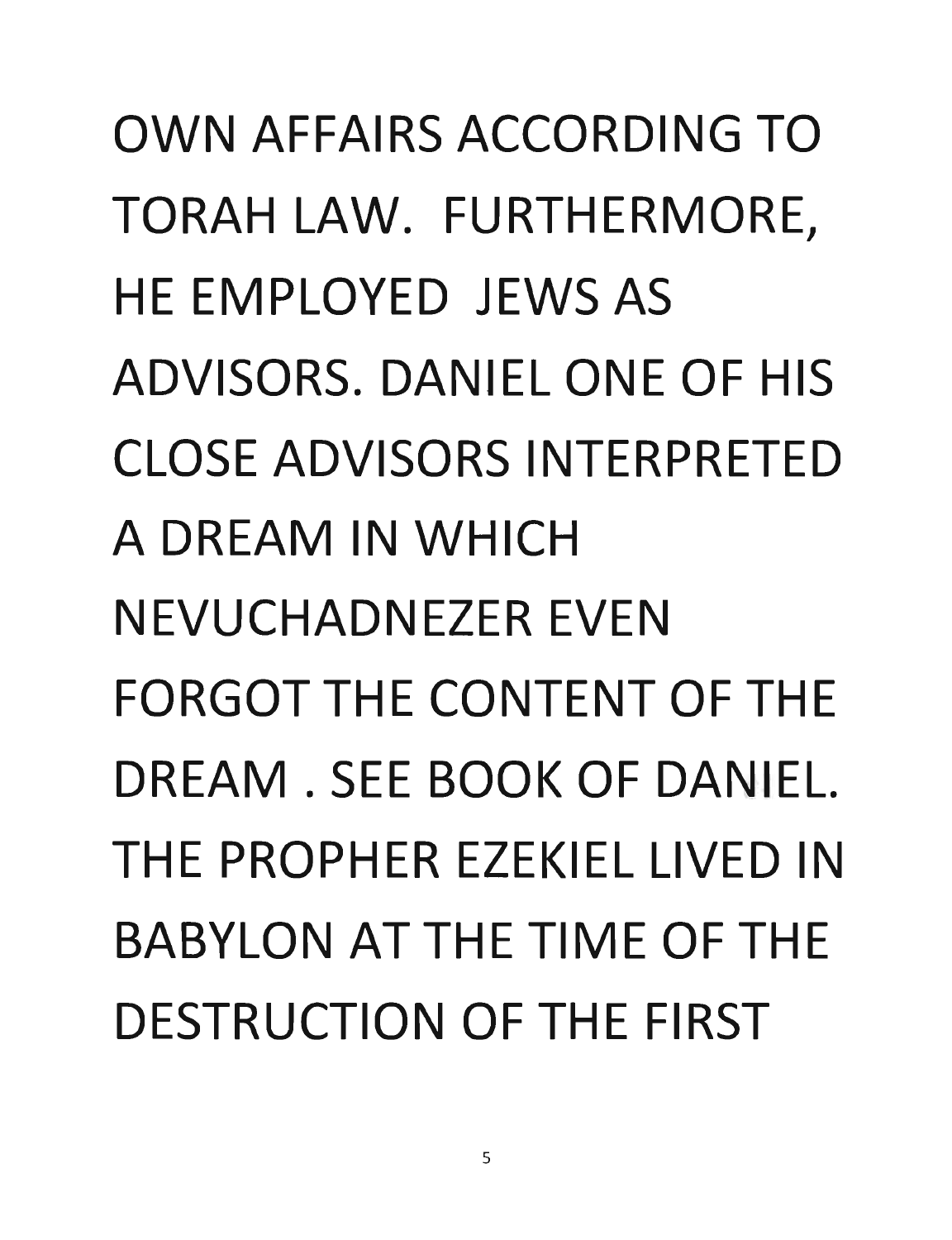TEMPLE AND PROPHESIZED AS IT WAS BEING BURNED. WHY WAS THERE SUCH A TURN OF EVENTS? FURTHERMORE, THE PROPHETS FORETOLD THAT AT THE END OF 70 YEARS FROM THE EXILE OF THE JEWS TO BABYLON THEY WOULD RETURN TO ISRAEL.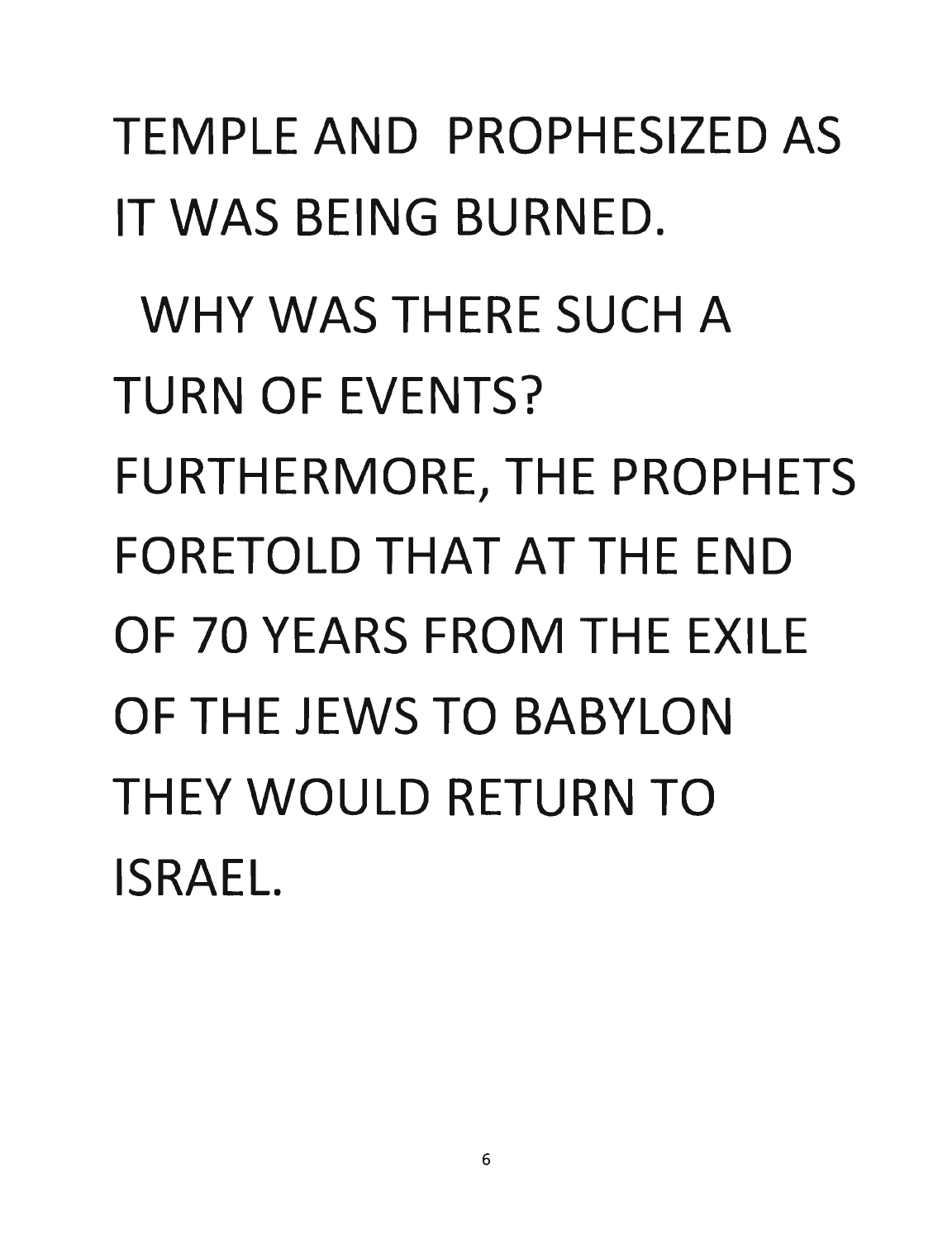WE HAVE A TRADITIION THAT POSITIVE PROPHESIES ARE NEVER ANNULED .

NOT ONLY WOULD THE PROPHESY BE PROVEN FALSE BUT MORE DEVASTATING- ALL THE JEWS WOULD BE MURDERED.

WHAT IS THE MEANING OF HAMAN'S DECREE?

PURIM GRAPHICALLY DEMONSTRATES THAT GOD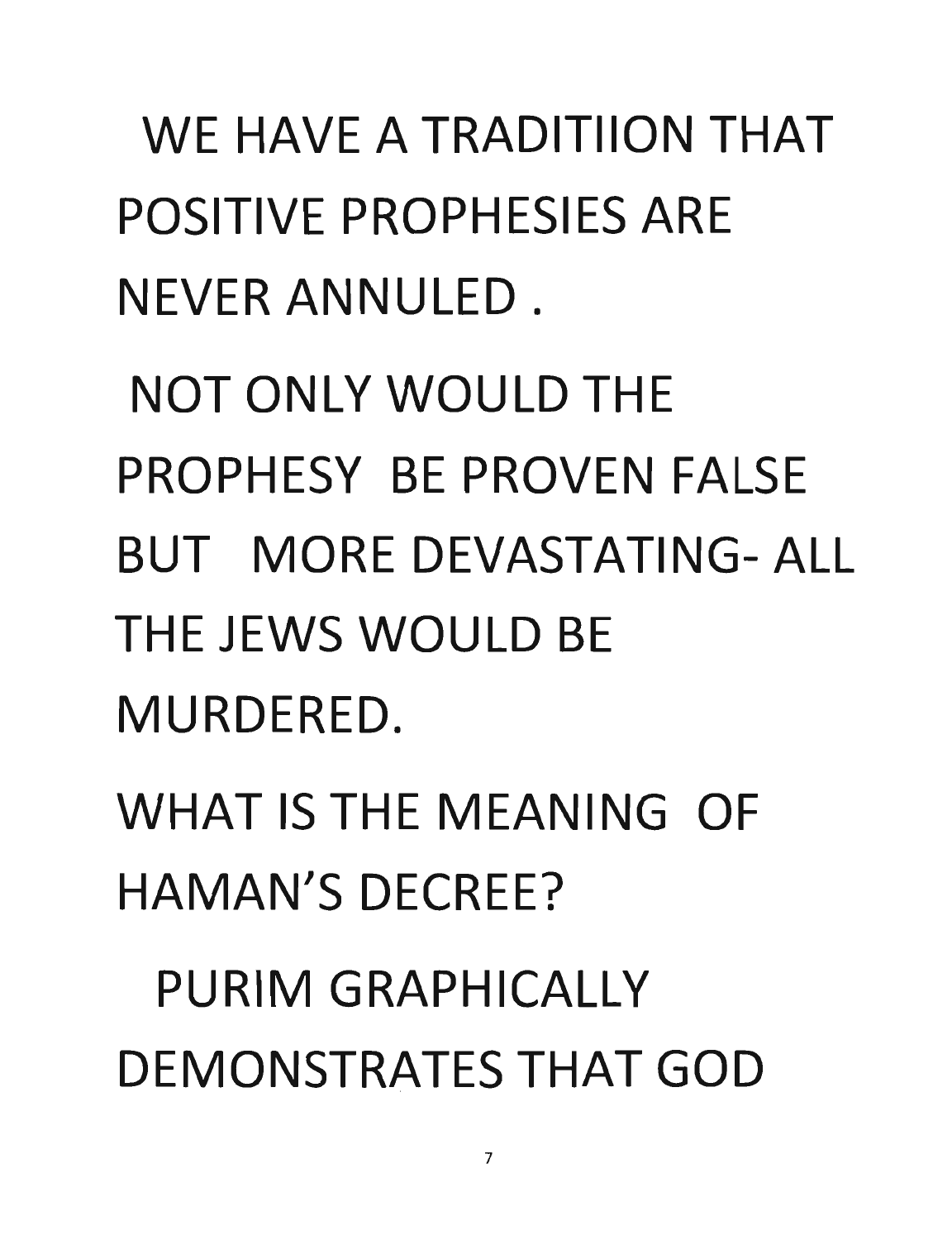GRANTS HUMANS THE FREE WILL TO KILL AND DESTROY IN DISCRININATELY. HOWEVER ,GOD IN HIS MERCY - PROVIDENCE PREPARES THE CURE BEFORE THE ILLNESS. GOD PREPARED THE ANTIDOTE TO HAMAN'S EVIL PLANS IN THE PERSON OF ESTHER. [l]GOD INFLUENCED THE EVENTS THE IDEAS OF ORDERING VASHTI THE QUEEN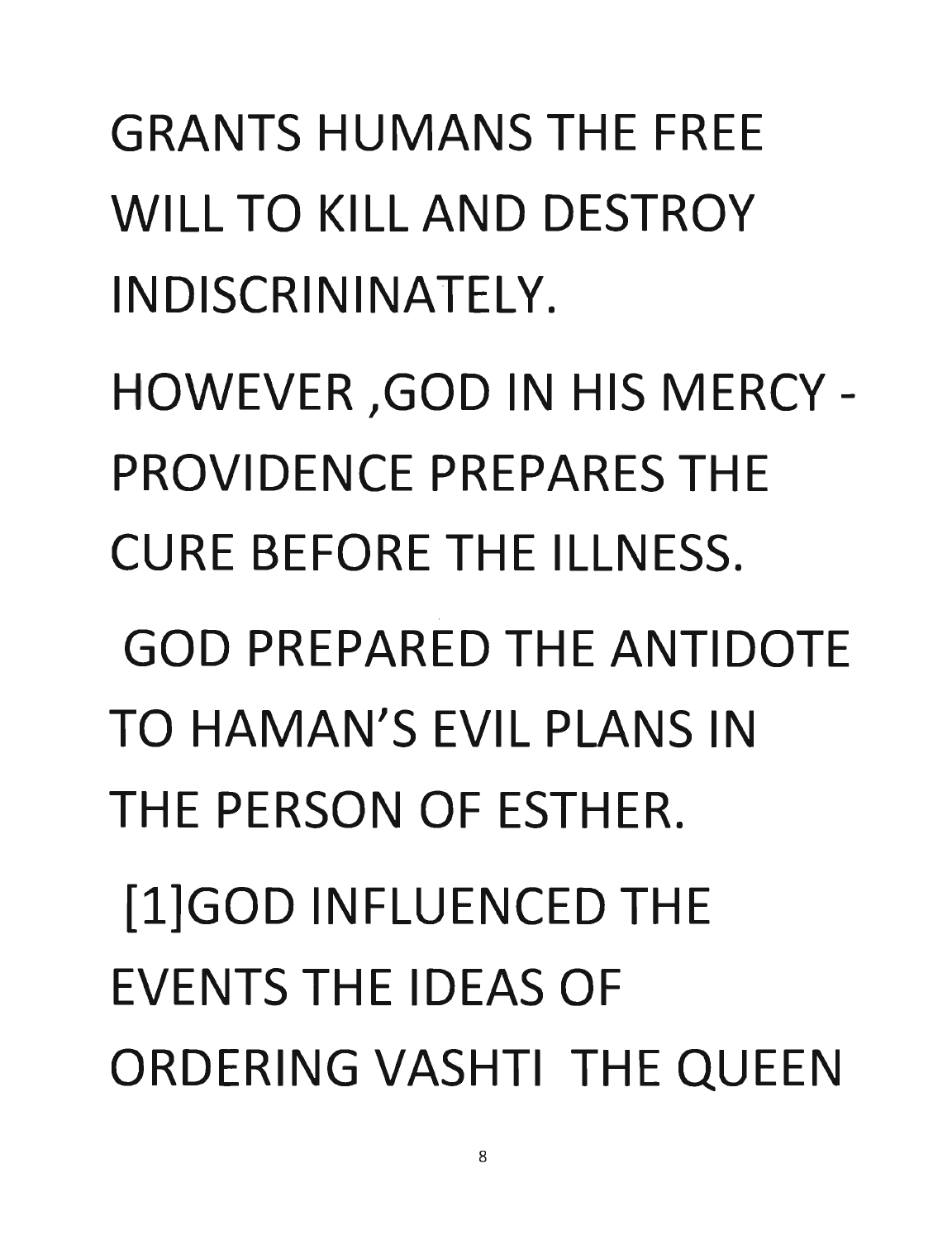TO BE ORDERED TO APPEAR NAKED FOR ALL TO SEE HER BEAUTY AT THE FEAST HOSTED BY ACHESVAUS.

[2] GOD PLANTED IN THE MIND OF VASHTI THAT SHE SHOULD REFUSE THIS REQUEST.

[3] GOD PLANTED THE IDEA OF PUNISMING VASHTI BY HAVING HER KILLED.

[4] IT WAS GOD WHO ORCESTRATED THE IDEA AND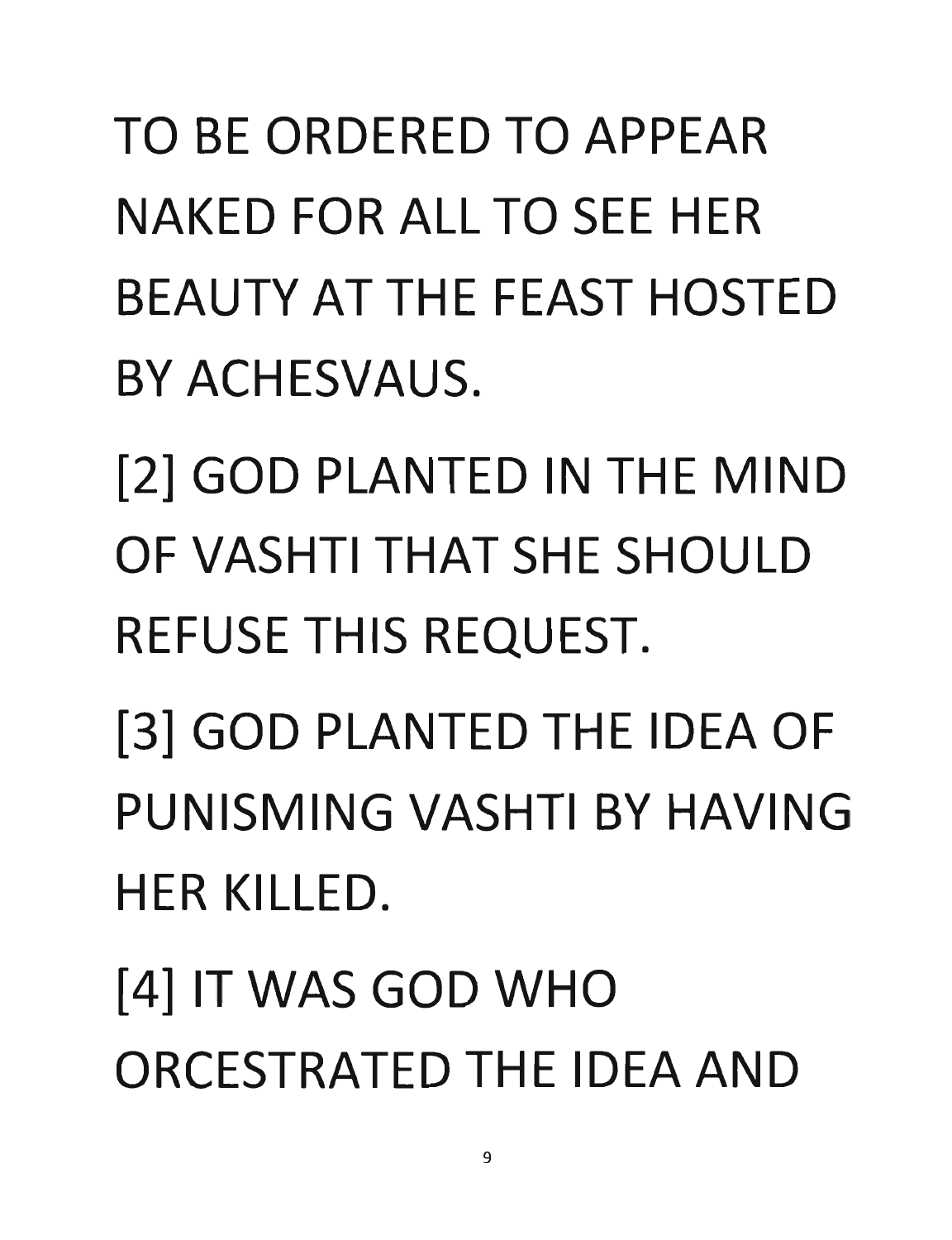HAVING ALL THE ADVISORS OF ACHASVEROS PROPOSE ALL WOMEN SINGLE AND MARRIED TO PARTICIPATE IN A BEAUTY CONTEST.

ACHASVEROS THEN WOULD SELECT THE NEW QUEEN FOR THE WINNER OF THE BEAUTY CONTEST. ACHASVEROSR WOULD BE THEONLY JUDGE. ESTER ALTHOUGH MARRIED TO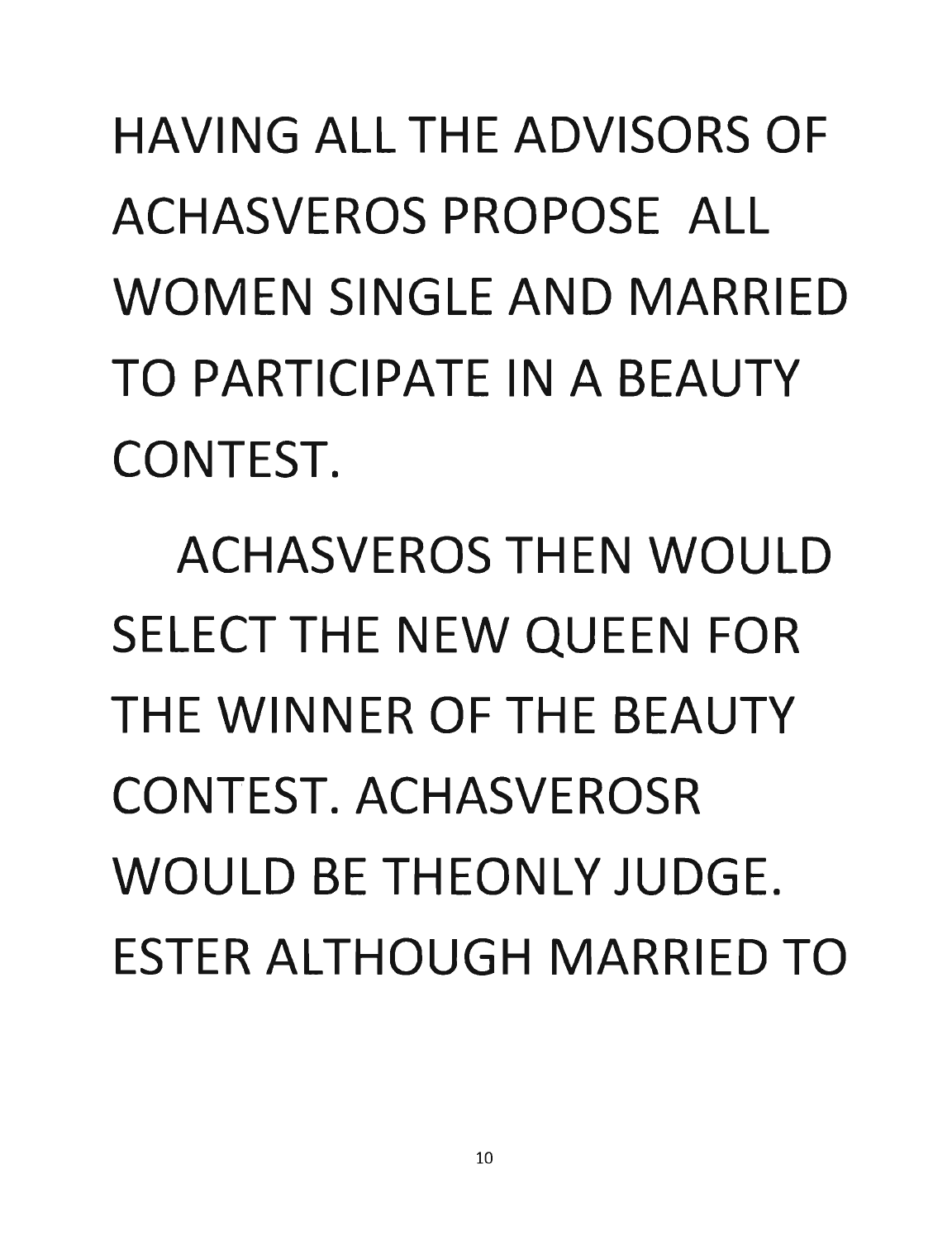### MORDECHAI WAS FORCED TO PARTICIPATE.

ESTHER WON THE BEAUTY CONTEST AND BECAME THE NEW QUEEN.

[5] IT WAS DIVINE WILL THAT ACHASVERUS AND HAMAN PUT THEIR GUARD DOWN AND NEGLECTED TO BE VIGILANT THEY DID NOT USE THEIR COMMON SENSE AND THE SPY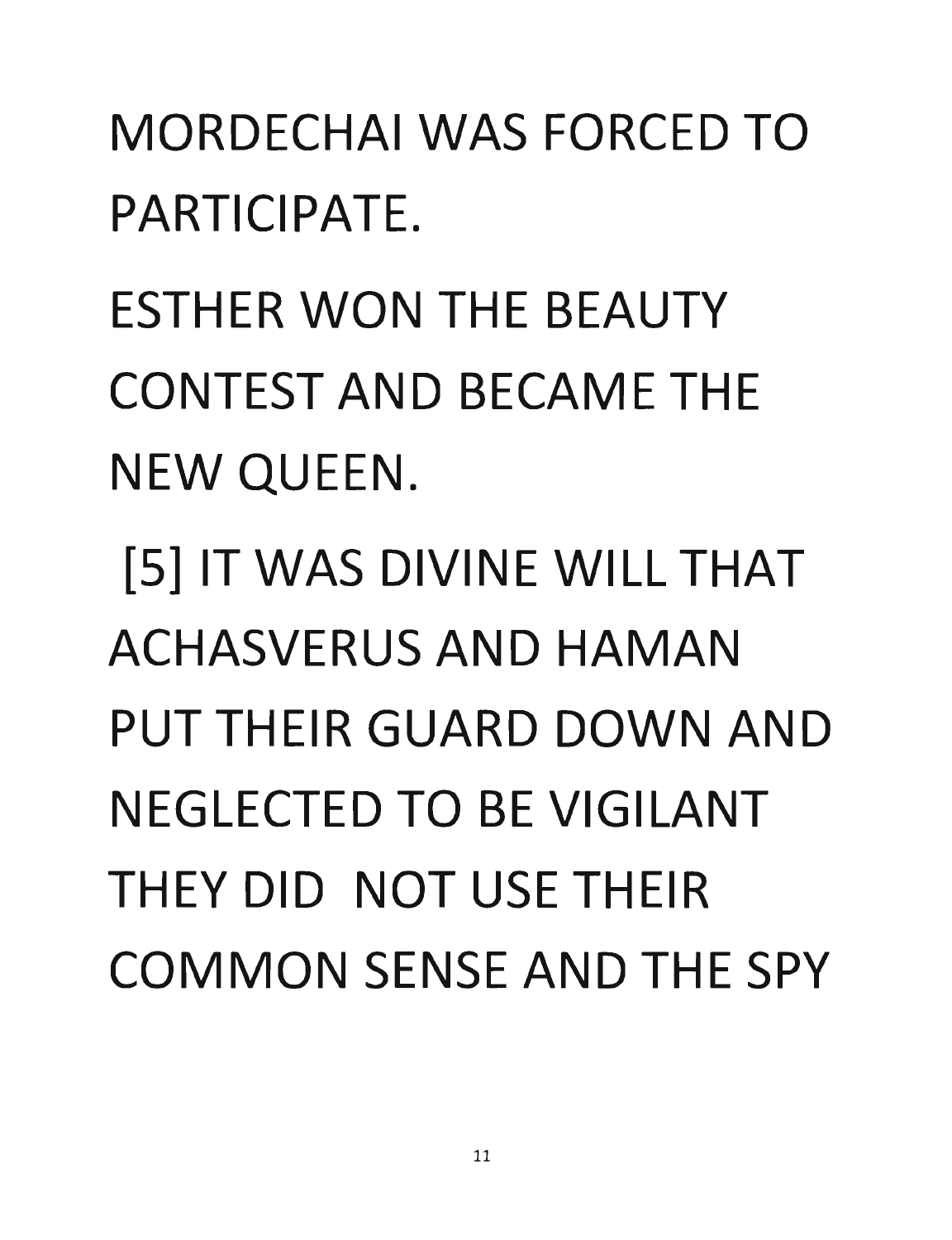#### NETWORK TO DISCOVER WHO ESTHER REALY WAS.

## [6] GOD MADE ACHAVERUS CRAZY FOR ESTHER.

## WHEN ESTHER THREW A PARTY AND SHE INVITED

ACHASVERUS AND HAMAN. ESTHER FINALLY REVEALED WHO SHE WAS. SHE ACCUSED HAMAN AS THE ONE WHO WANTED TO KILL ALL THE JEWS.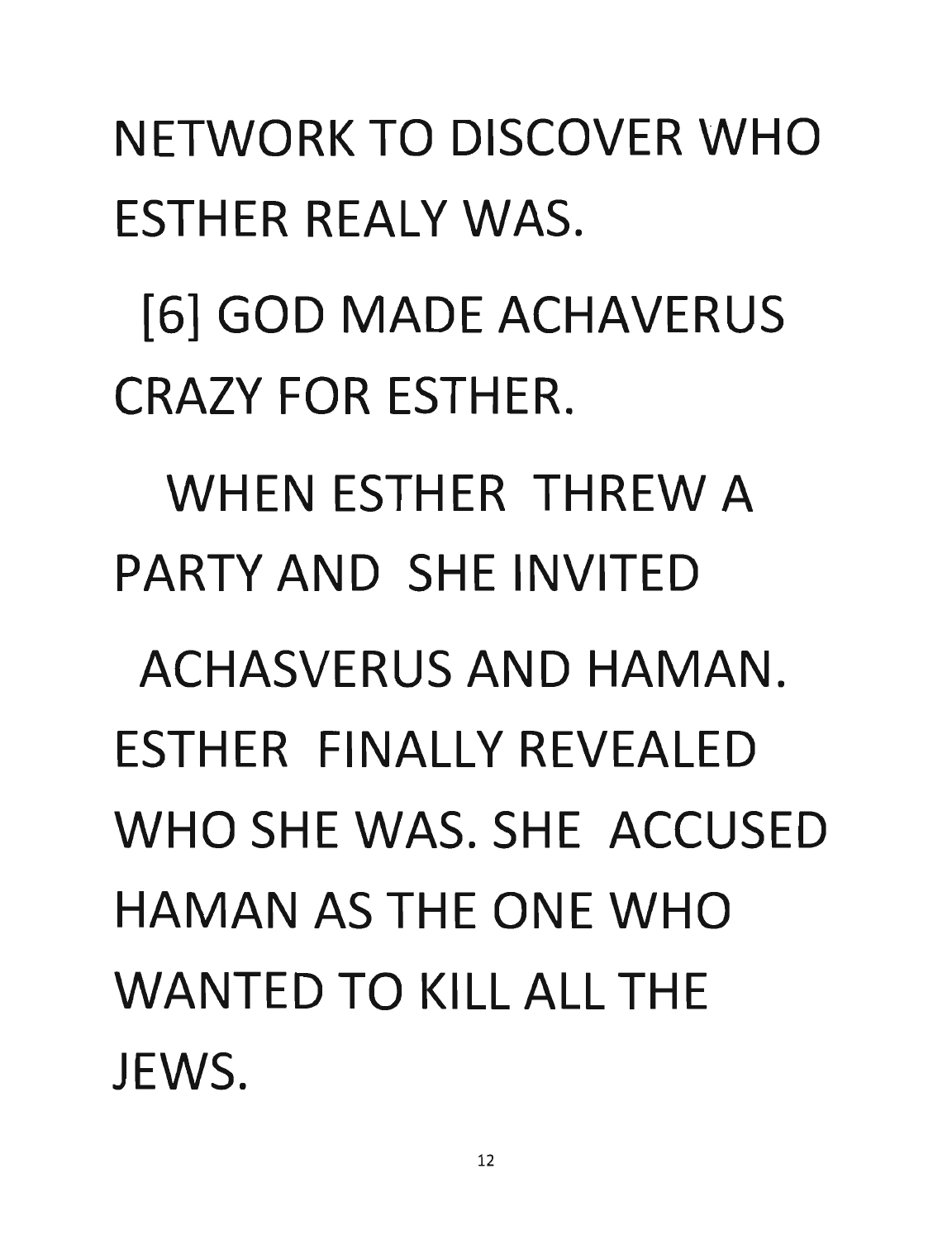[7] IT WAS GOD WHO CAUSED ACHASVERUS TO LOSE HIS TEMPER AND GET VERY ANGRY.

[8] IT WAS GOD WHO GAVE ACHASVEROS THE IDEA TO LEAVE THE ROOM AND STROLL IN HIS GARDEN TO COOL DOWN HIS TEMPER.

[9]When Achasveus left the room Haman pleading to Esther for his life fell on the reclining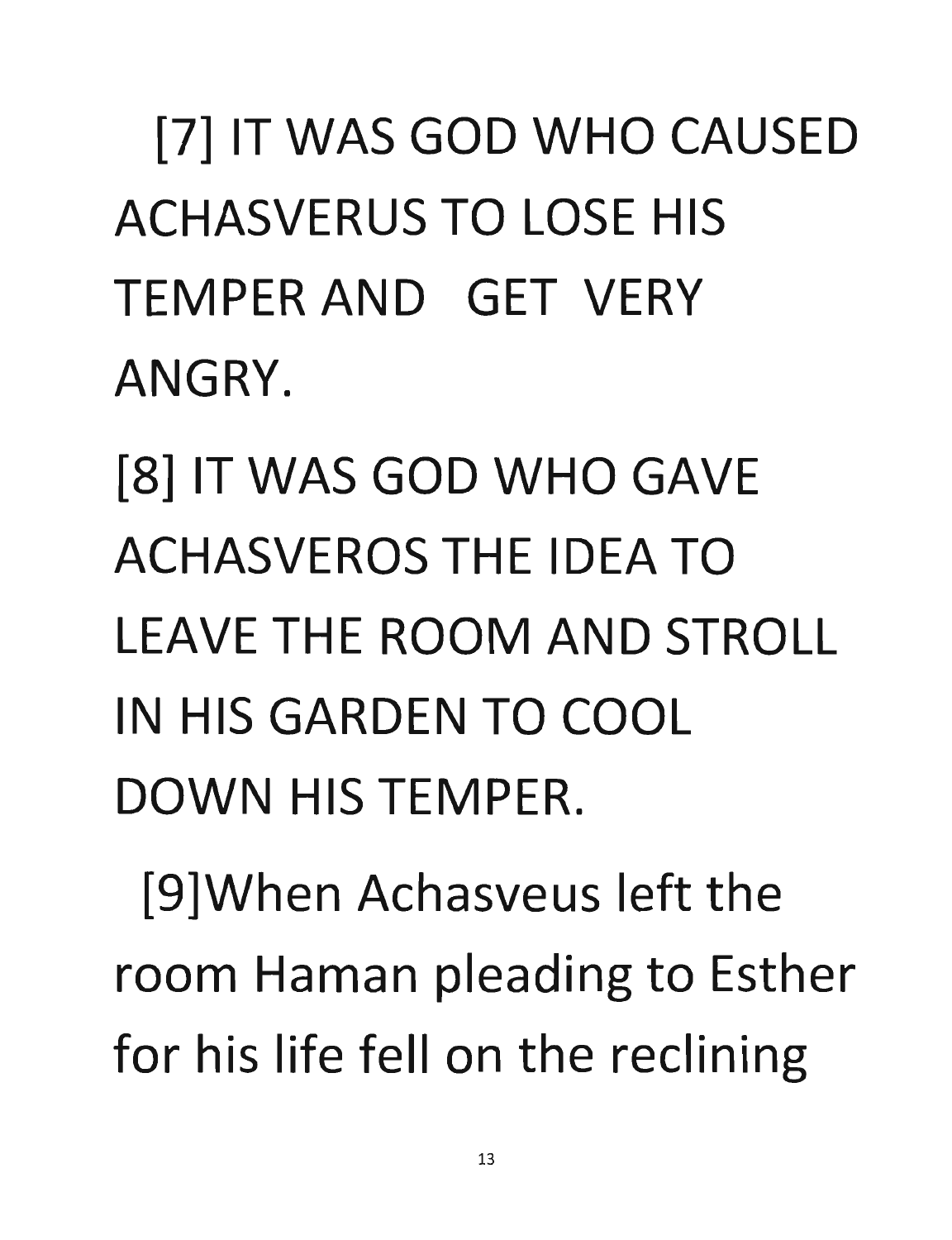chair Esther was lying on. Haman fell on top of Esther. It was God who tripped Haman to fall on top of Esther.

[10]At that moment Achasveros returned to the room. Seeing Haman prostrated on top of Esther GOD MADE ACHASVEROS suspect that Haman was raping Esther.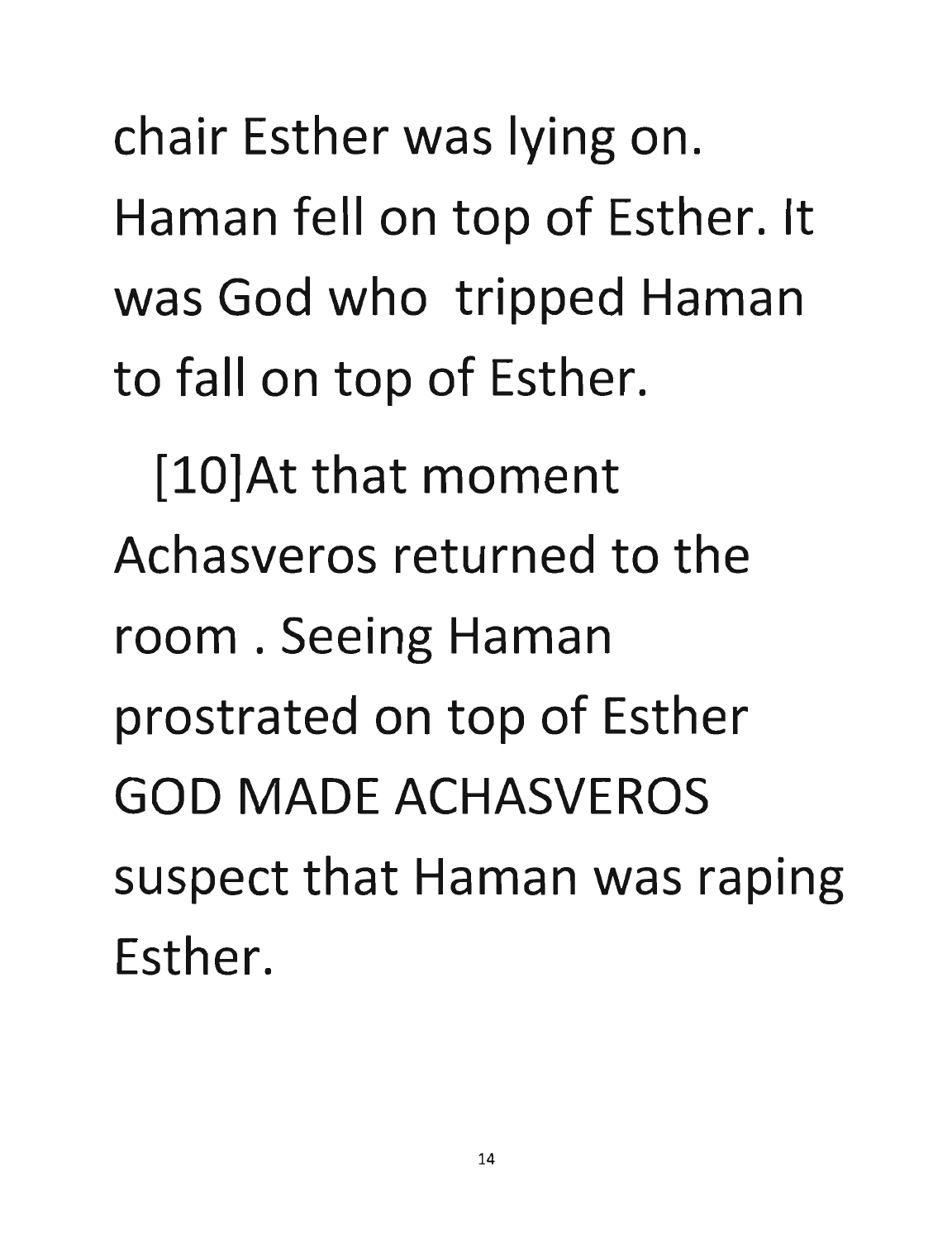[11] Again God made Achavester burst into a fit.

[12] At that point God made an attendant, a friend of Mordecai, reveal that Haman had prepared a noose on top of a tree 50 yards high to have Mordecai lynched.

[13] At that point God gave the idea to Achasveros in his anger to order that Haman be hanged.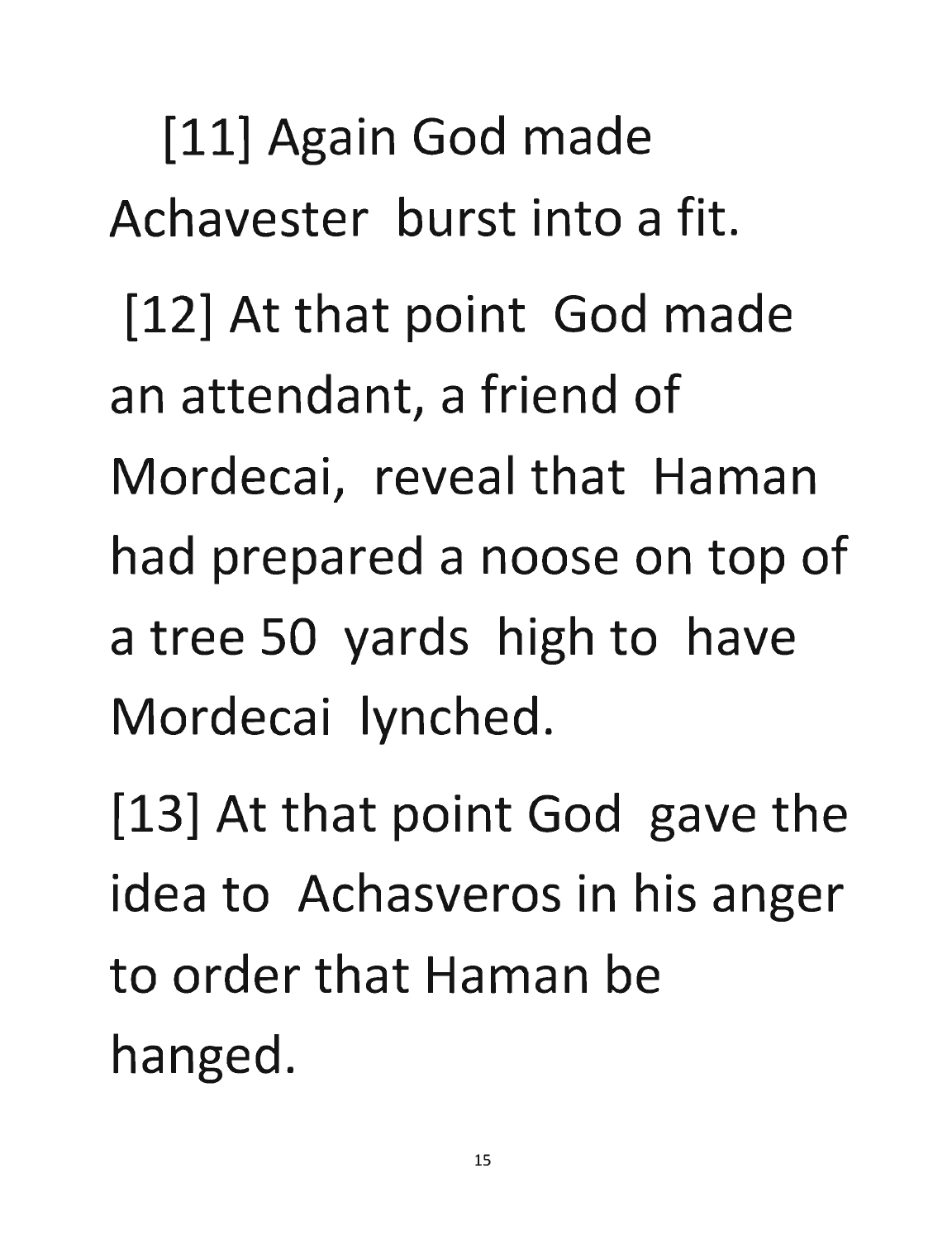Thus Haman who prepared a noose for Mordecai: --- ended up hanging from that noose.

Esther cried to have the evil decree of genocide of the Jews reversed.

Ahasveros demurred that a royal decree issed can not be annulled. He ,however, made a counter offer. He offered to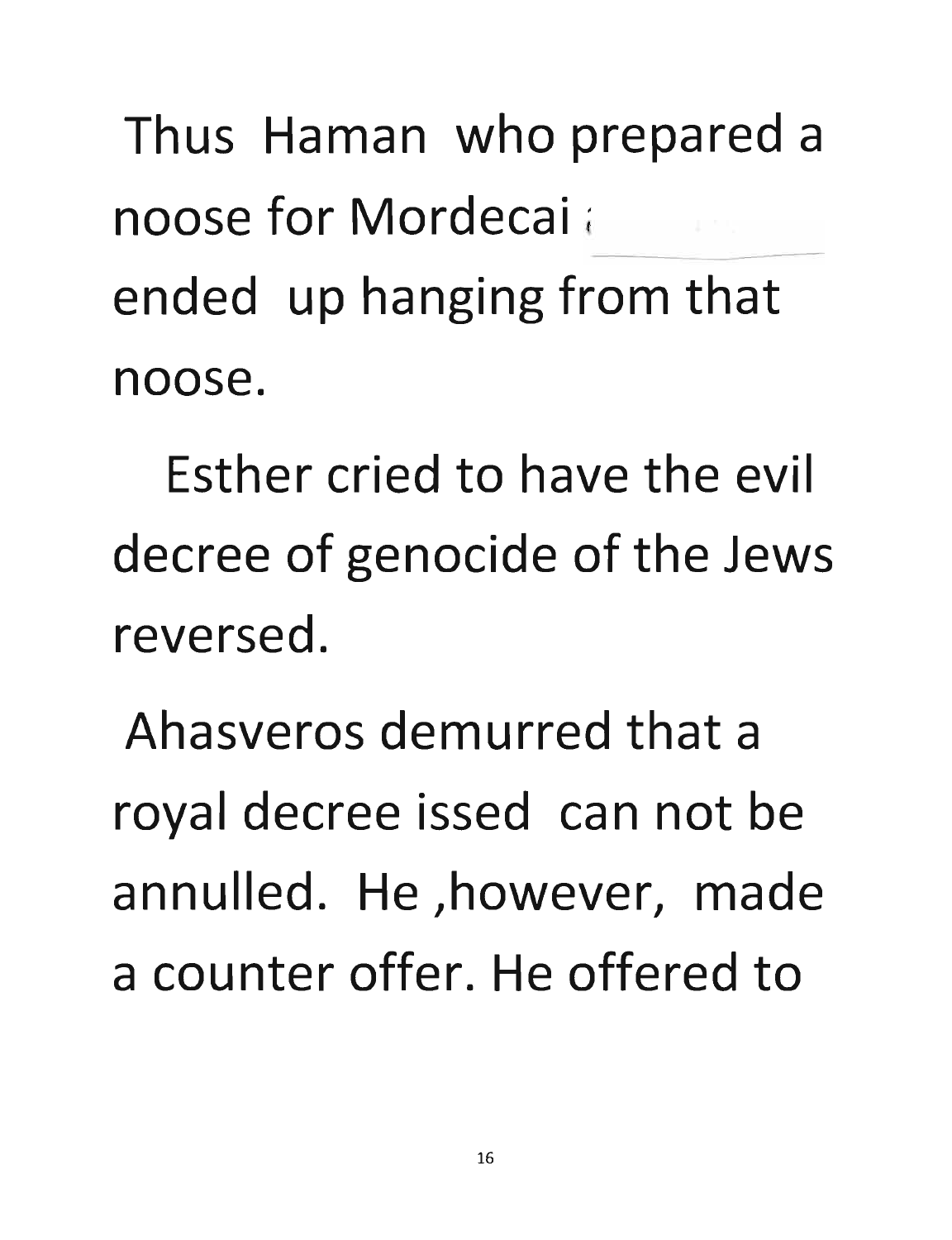**have the Jews armed and defend themselves.** 

**The Jews were armed and**  went on the offensive. They **killed thousands of their**  • **enemies.** 

**Again God revealed that man**  is free and has free will to plot **to kill others.** 

**But God does prepare the cure before the disease.**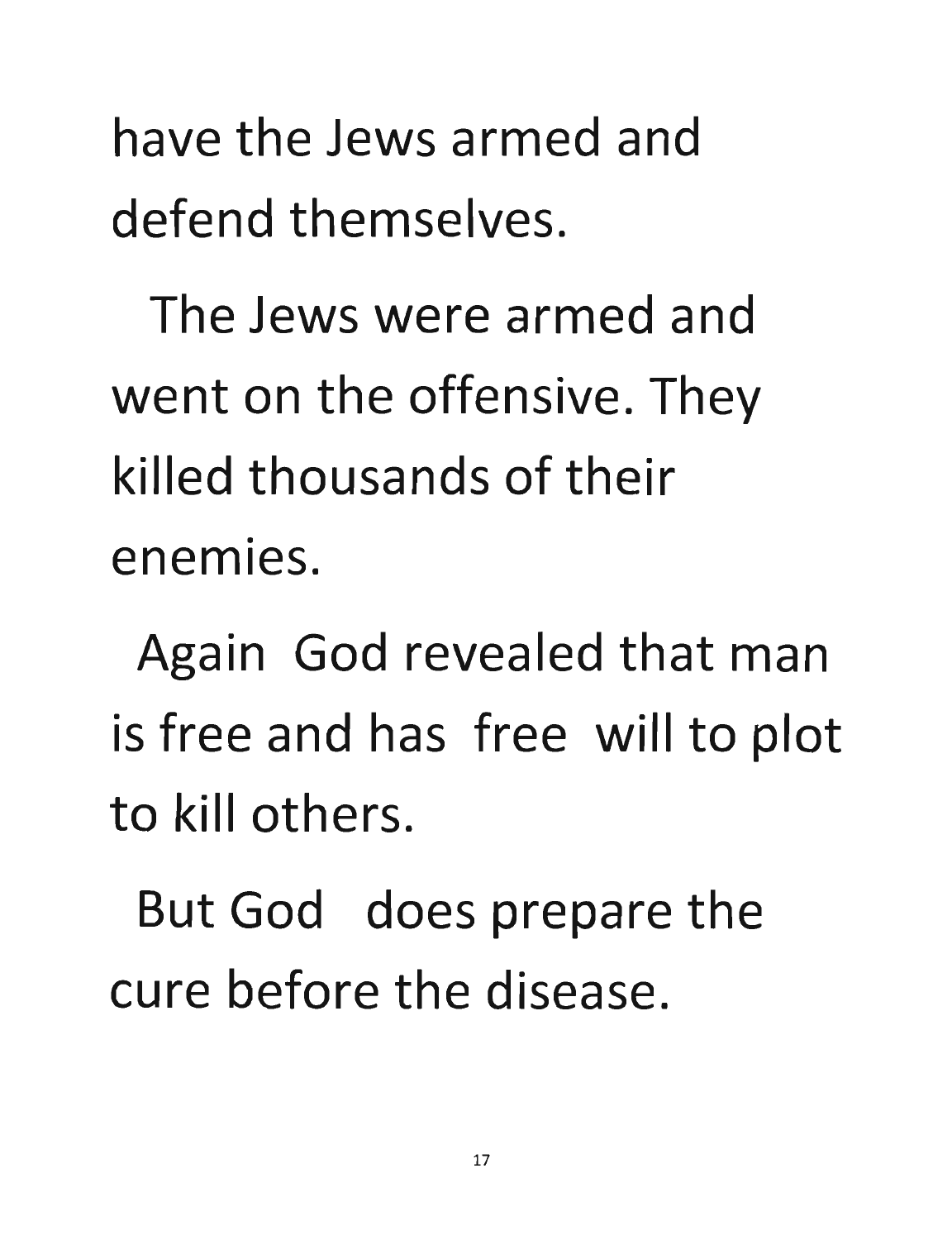The plots of men exercising their free will are completely foiled as happened in the Purim story.

During the last 2000 years Jews have experienced that God always prepared the cure before the illness.

In the years 1100 Jews were exiled from all lands that Roman Catholics as well as Eastern Catholics controlled.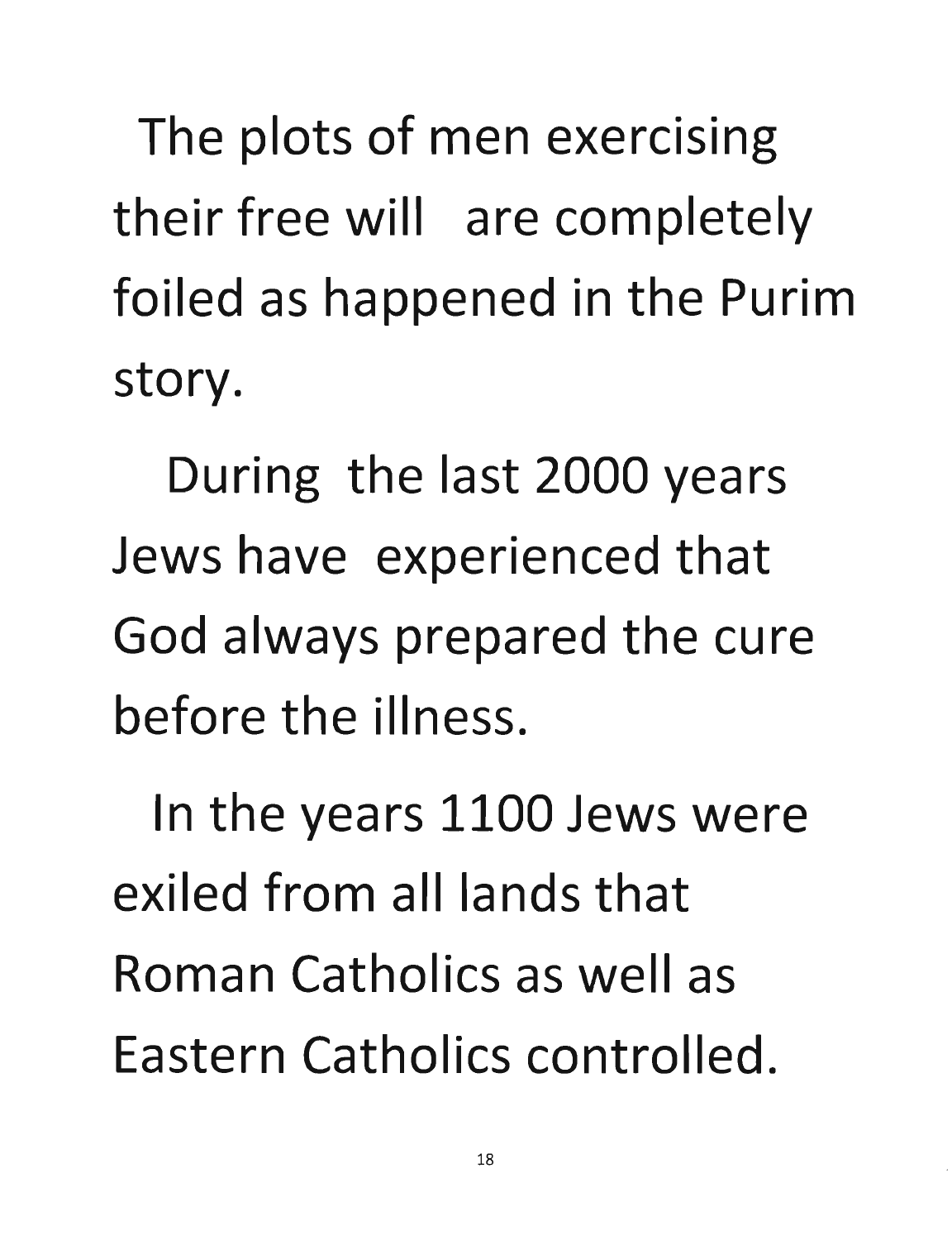However this expulsion was a blessing in disguise.

**In 1190 Eastern Catholics murdered hundreds of thousands of Roman Catholics in wars over which**  denomination really **represented the word of God**  Jesus and the Holy Ghost.

**In 1210 Roman Catholics**  repaid eastern Catholis by murdering hundreds of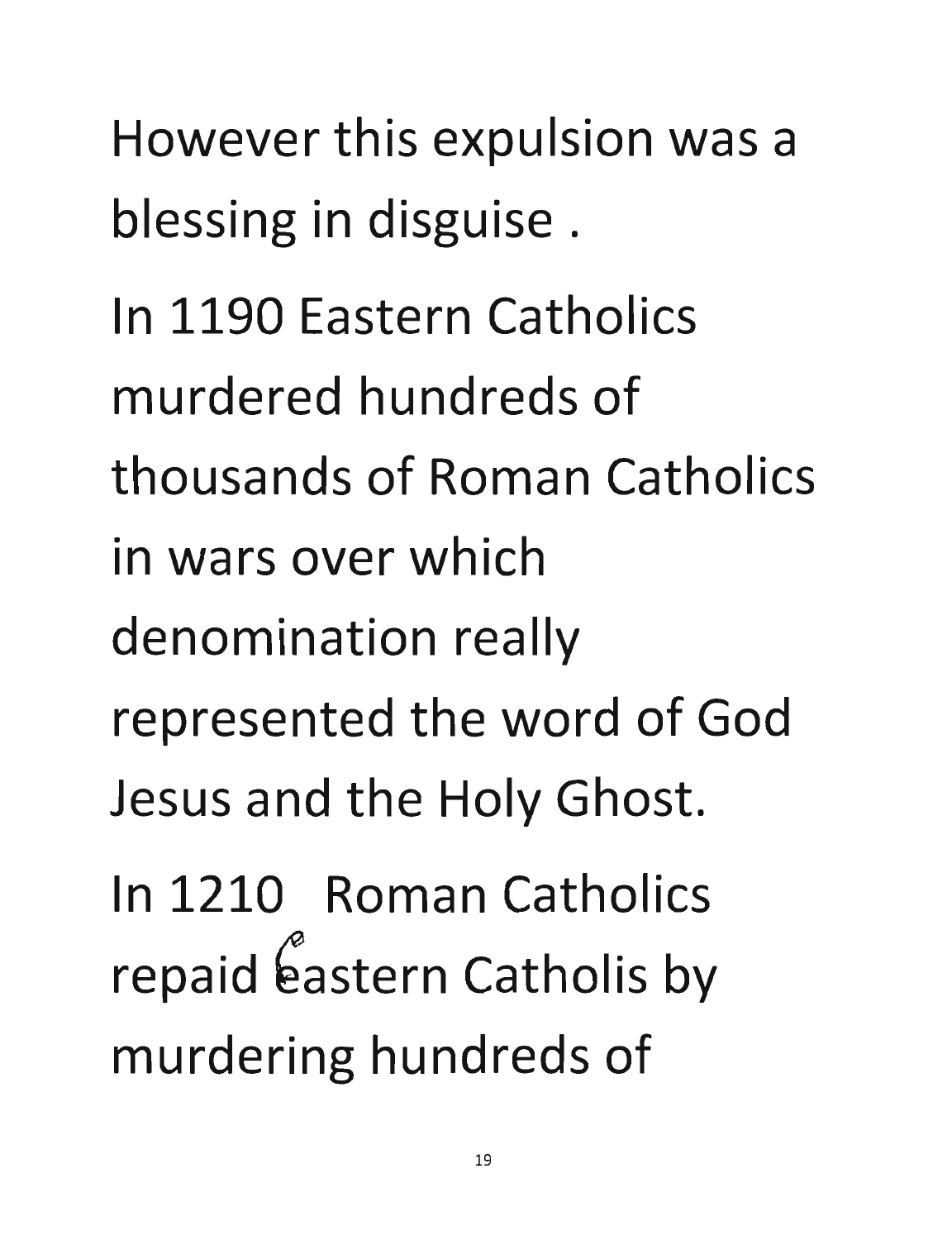**thousands of Eastern Catholics.**  Each side indiscriminately killed **civilians women children old**  people the sick and destroyed **all the animals and live stock of**  their adversaries.

**However no Jew was hurt.** 

Because the Jews had long **before been driven out and were safe in Muslim Countries.** 

The same blessing in disguise **occurred in 1525 -1640 when**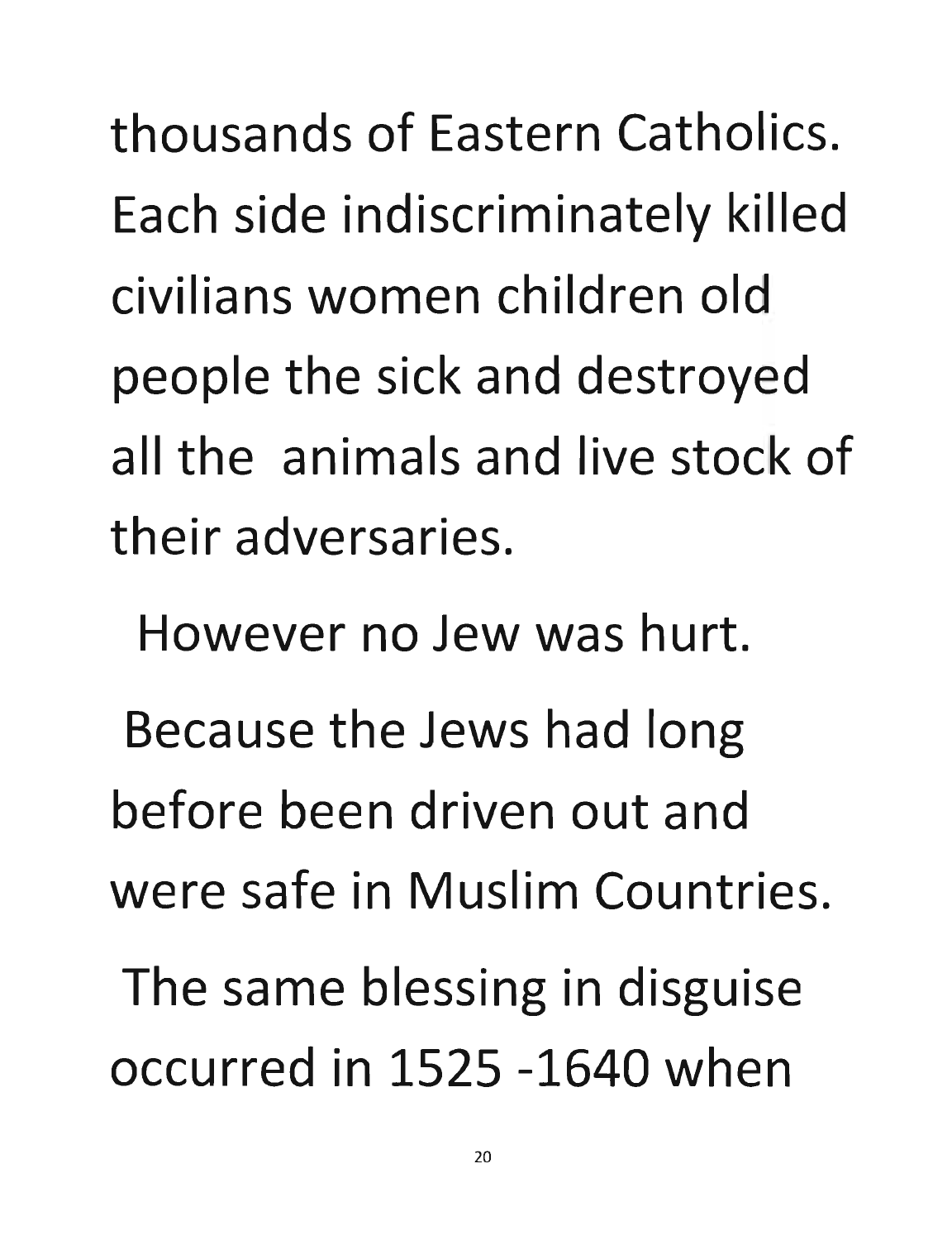**Protestants and Catholics were**  killing each other. Millions were **murdered on both sides.** 

**However no Jew was harmed. Jews had been driven out from**  England in 1290 . They were **exiled from France and**  Germany in the 13005. they were driven out from Spain in 1492 and from Portugal in **1497.**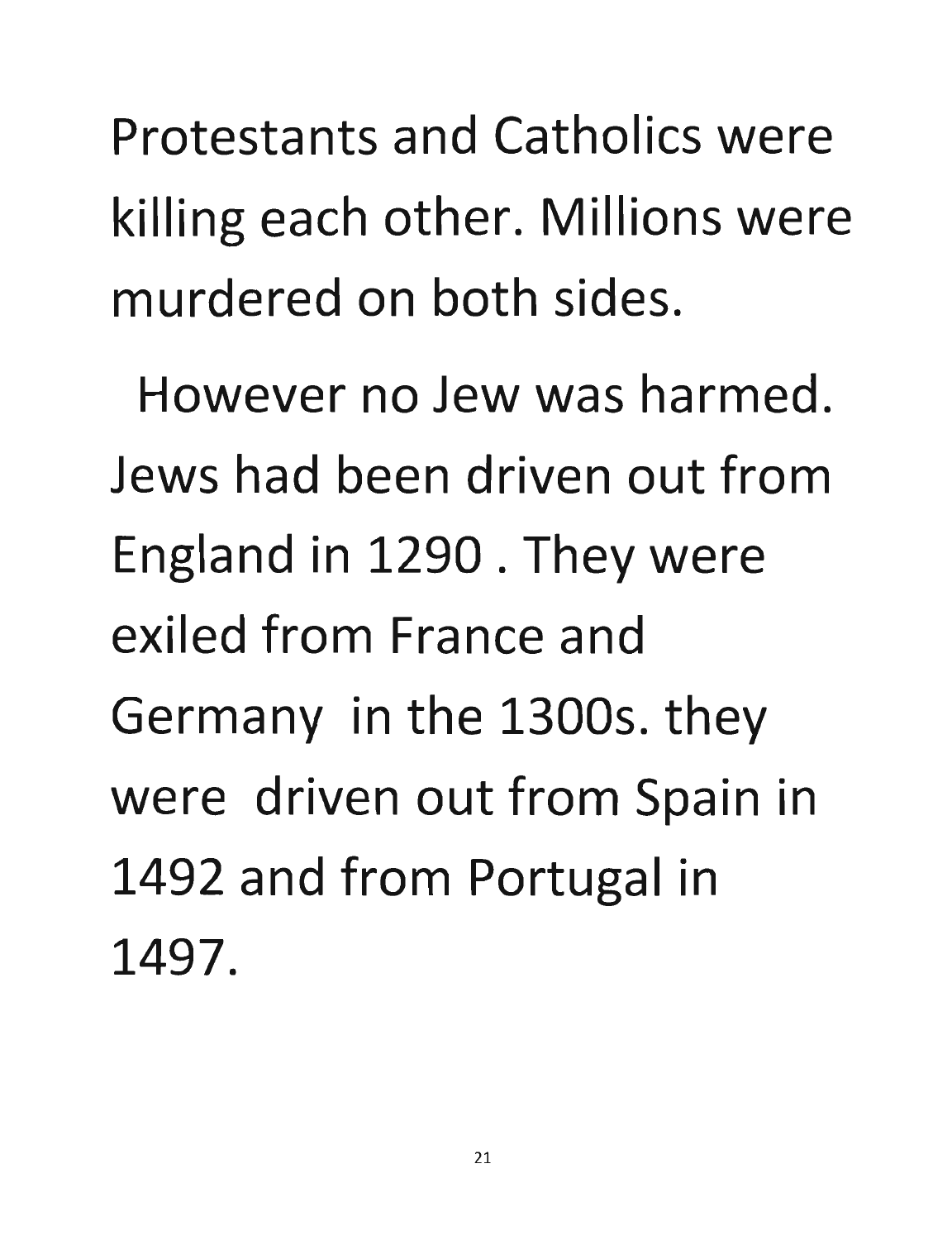Jews were given an ultimatum by Spain and Portugal to convert or expulsion. 250,000 Jews left. 250,000 Jews converted. Some of them practiced Judaism n secret. THEY RISKED WHEN CAUGHT TO BE BURNED ALIVE AT THE STAKE. 15,000JEWS WERE EXECUTED BY BURNING ALIVE.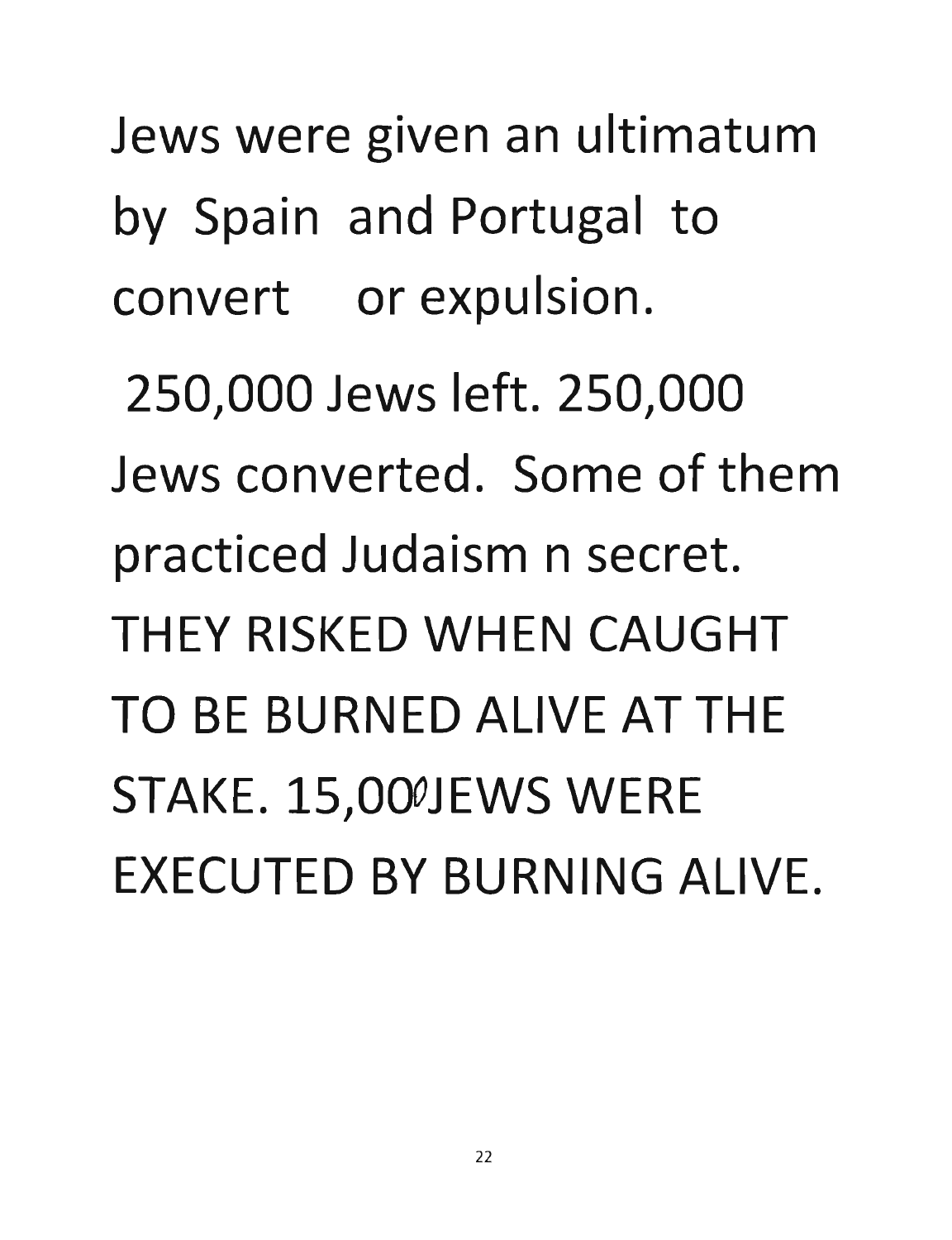**However all the other Jews in**  Western Europe found / safe havens~ **Holland Poland Russia and the Muslim Countries.** 

**Thus when Protestants and Catholics murdered millions of**  each other in the religious wars **1525-1640 no Jews were**  harmed. They had been exiled hundreds of years earlier. **Western Europe was Juden rein. Clean of Jews.**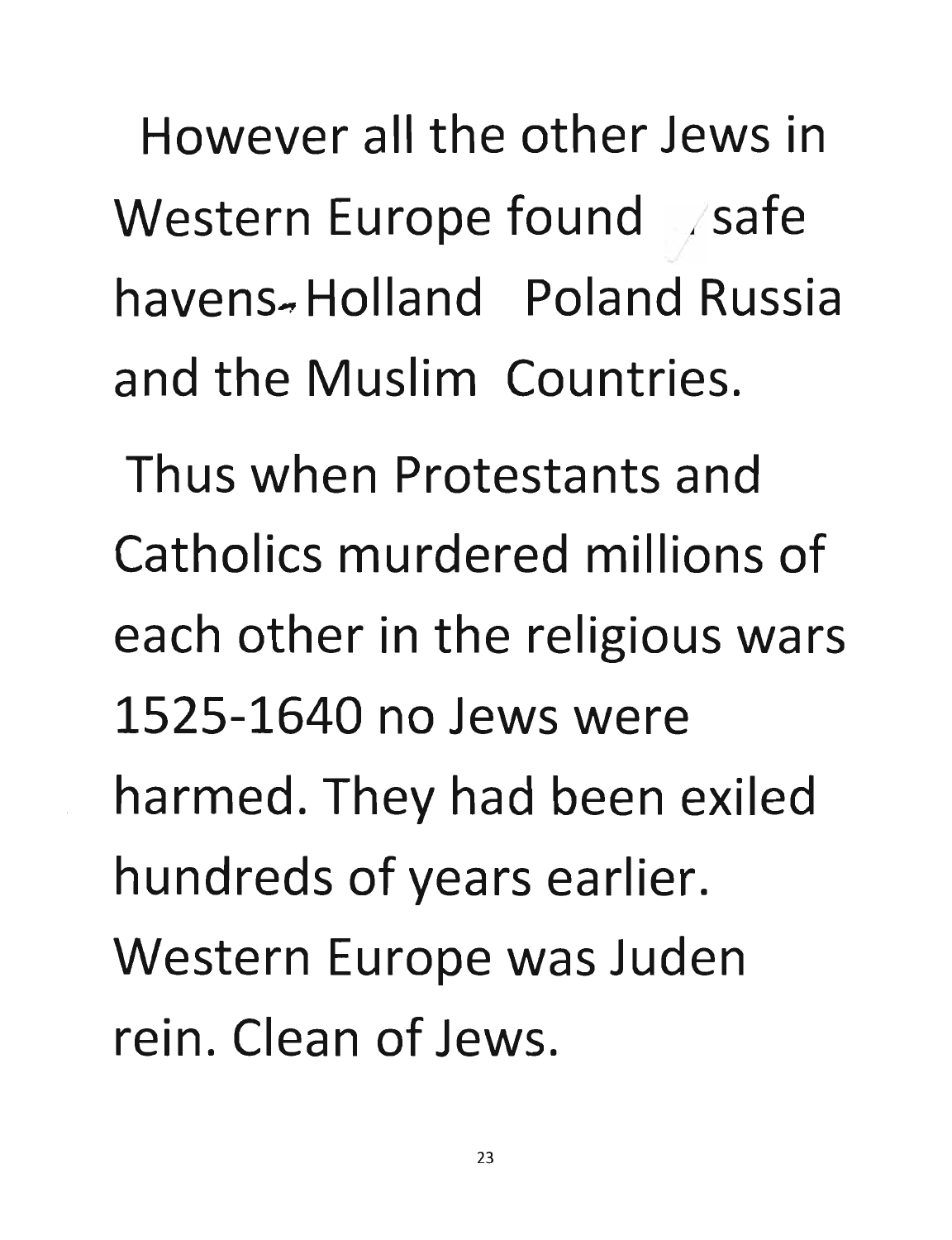God hd pre pared the cure **the rescue of Jews before the disease the murder of millions**  in the religious wars waged by **Catholics and Protestants.** 

**In 1914 at the outbreak of the first World War The Czar the Russian emperor who was a great Anti-Semite suspected**  that the Jews living at the border of Germany and the **Russian empire who spoke**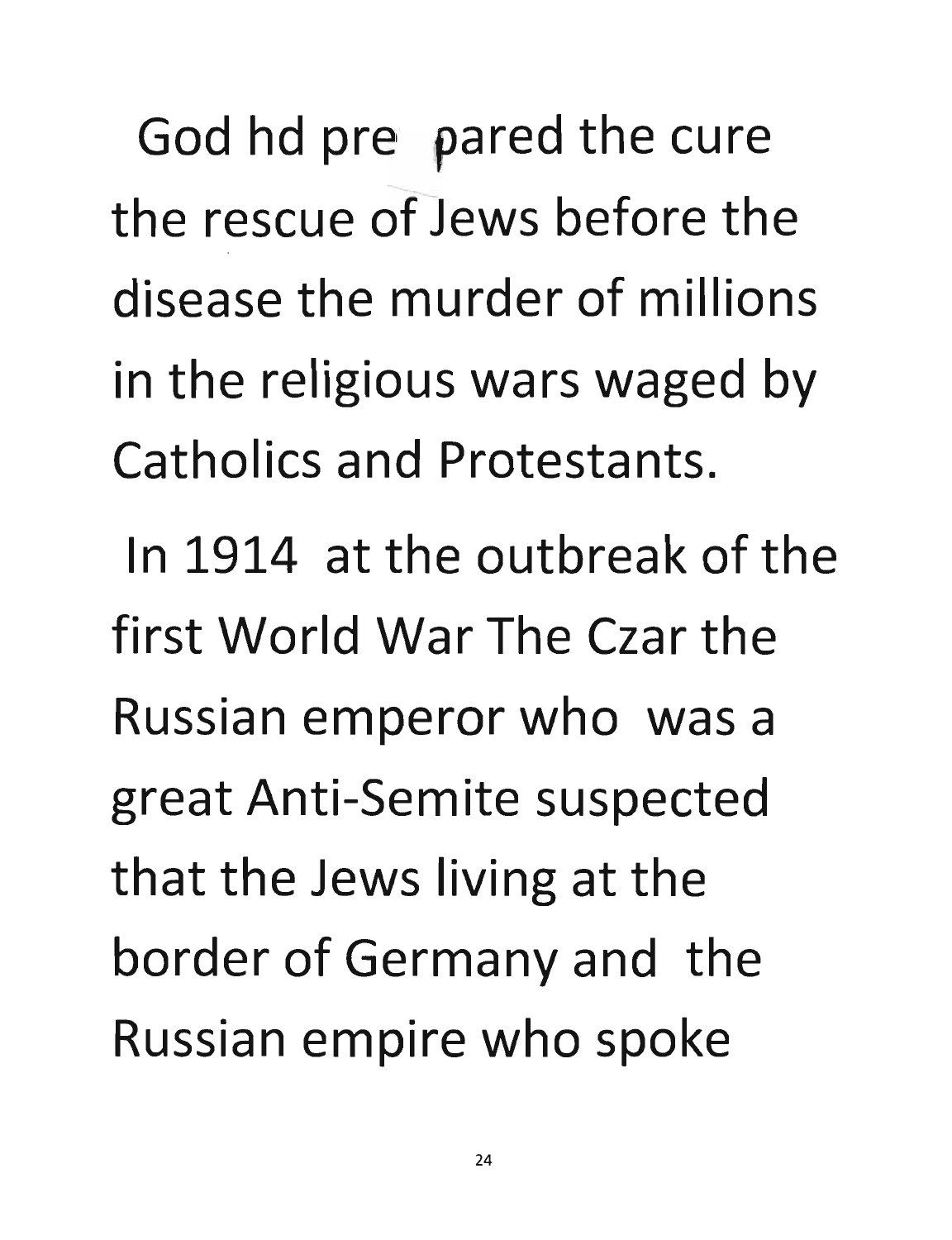Yiddish would cooperate with the Germans who spoke German that is very close to Yiddish. He ordered all Jews to leave the border areas between Russia and Germany. They were exiled to remote areas in eastern Russia. 25 YEARS LATER WHEN Hiltler killed all the Jews these Jews were saved thanks to the decree of Nicholas the Russian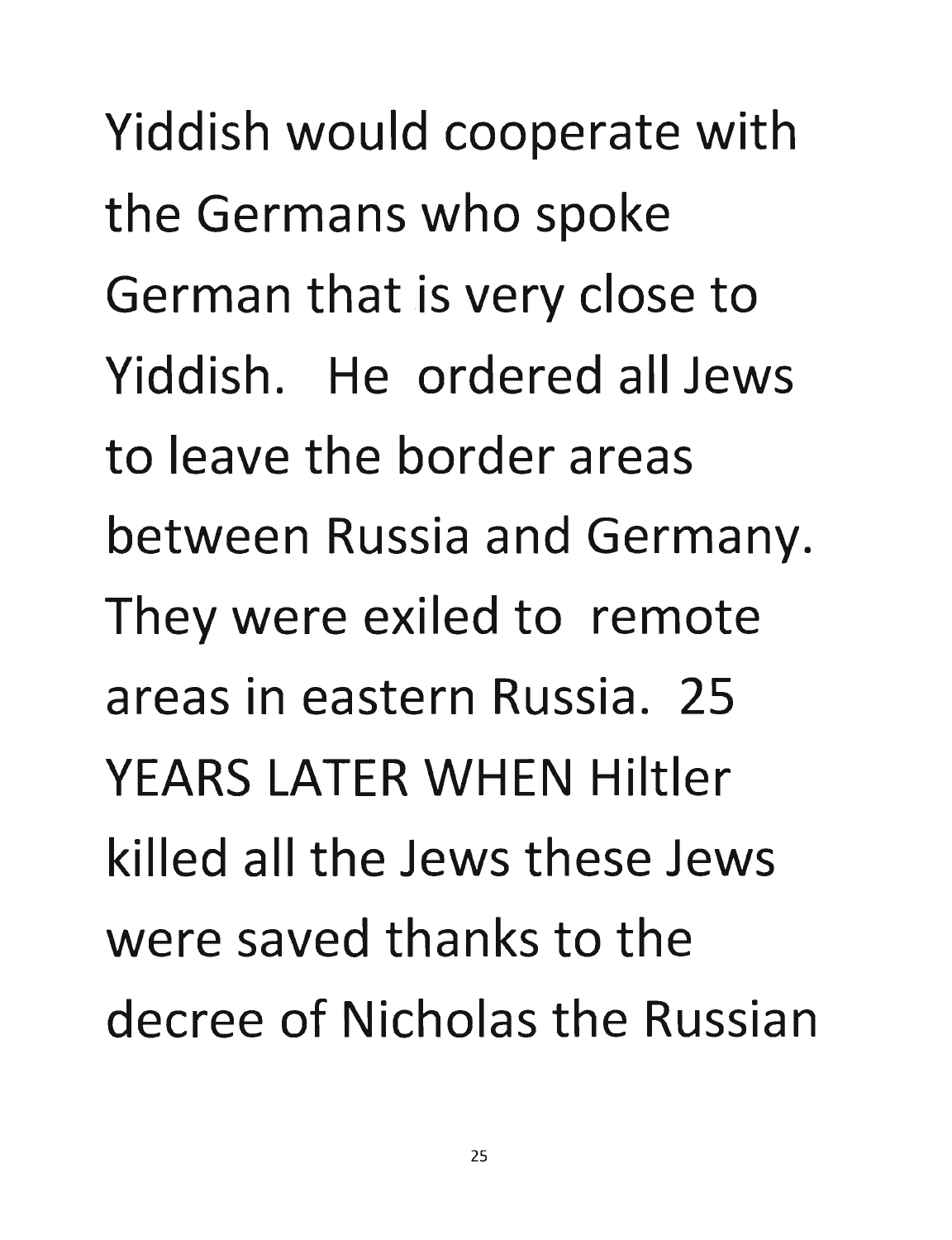Czar who banished them to Easter Russia.

In 1934 when Hitler and the Nazis took over Germany the Nazis revoked the citizenship of all Jews. Only citizens by German law were permitted to be licensed in all the professions. Thus all Jews in the professions were left with out a means to make a living. As a result they emigrated to other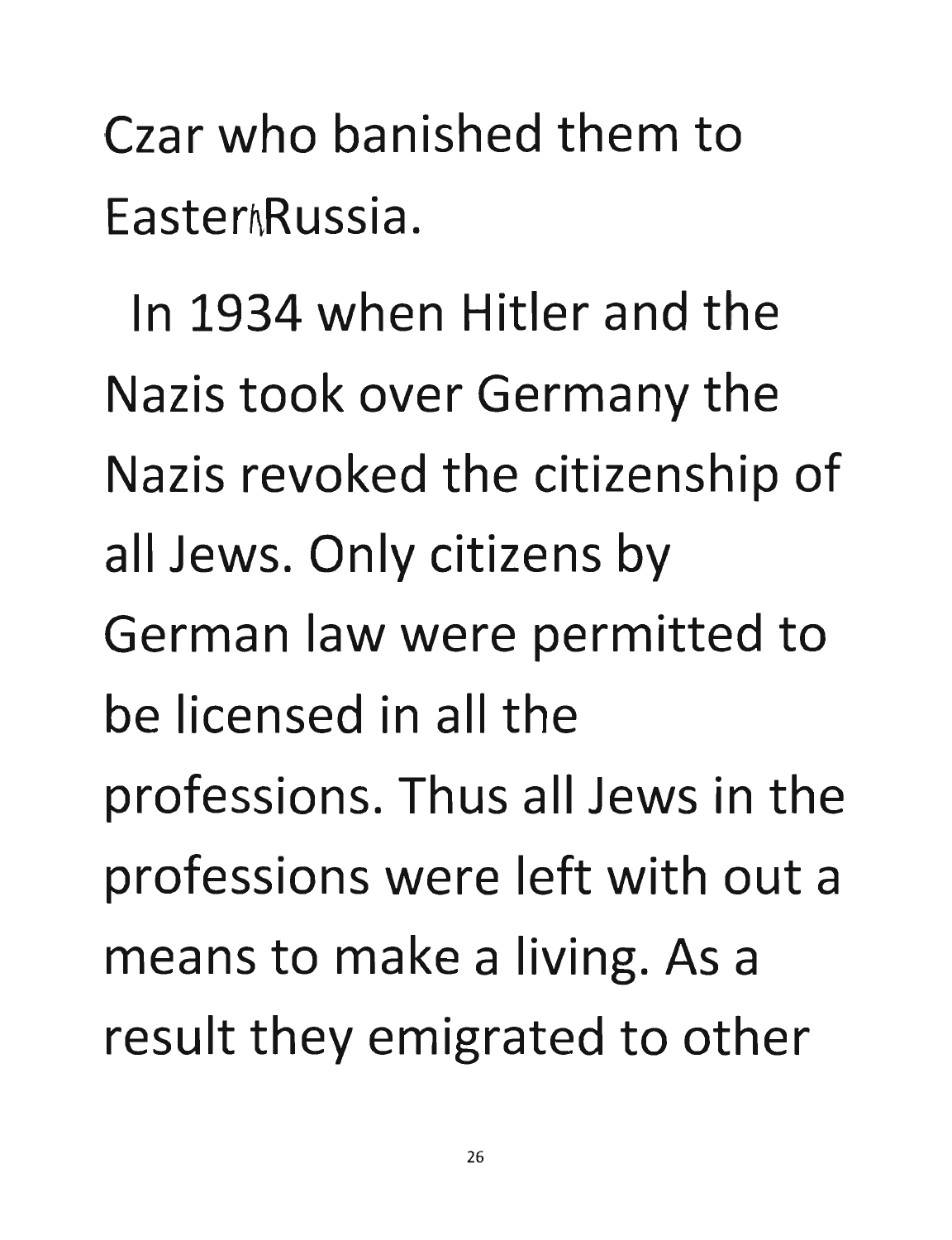counties like the USA Australia the countries in Central and South and Central America and Middle East. In that way they escaped the holocaust.

Thus God created the cure before the disease.

Hitler with the help of the Europeans and the Roosevelt administration in the USA in kill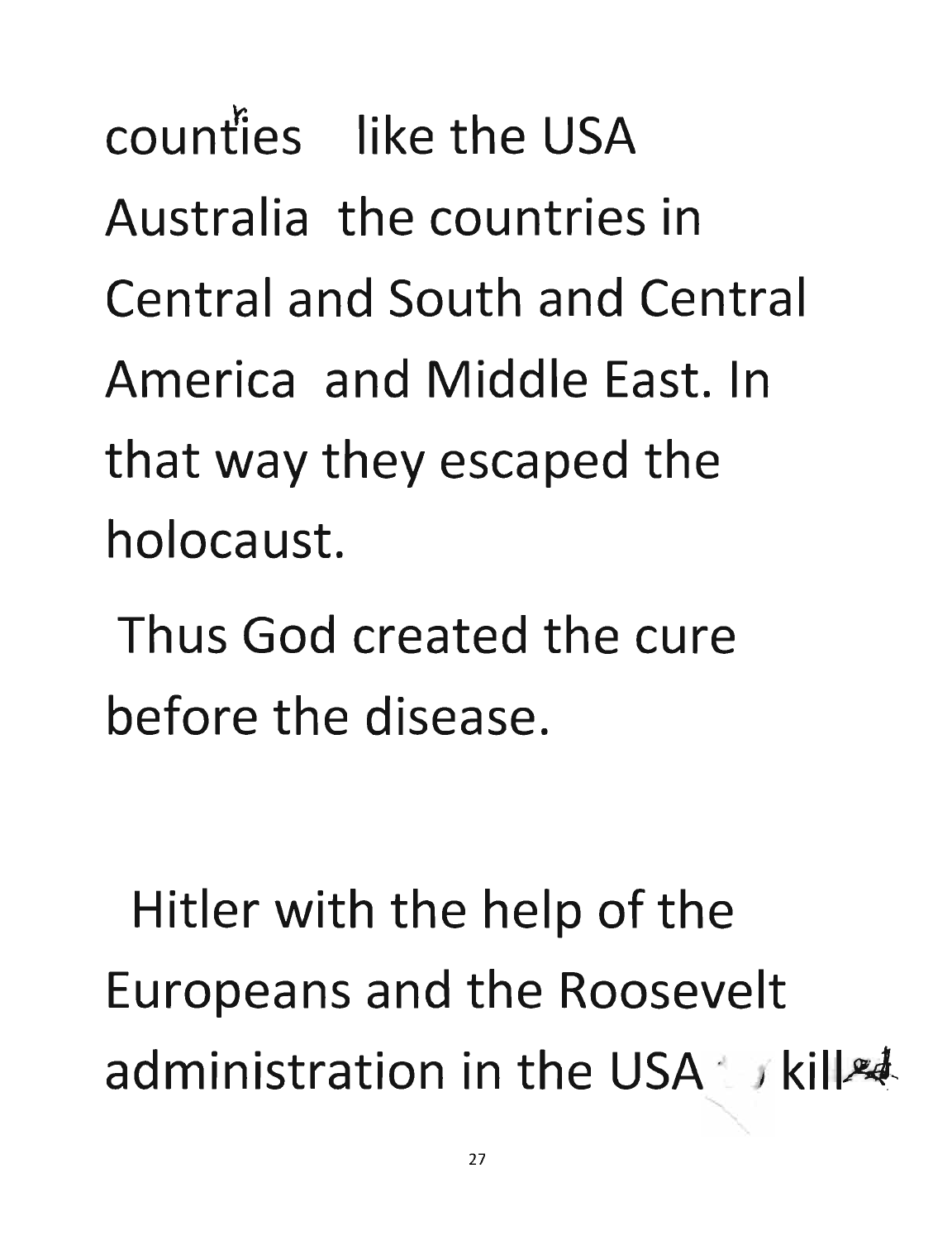6 million Jews and 1 million Jewish children.

Where was God? Does God exist?

The answer came shortly after the holocaust.

Yes, 6 million Jews and 1 million Jewish children were killed together with millions of non Jews.

However ,God planted stupid ideas in Hitler's head.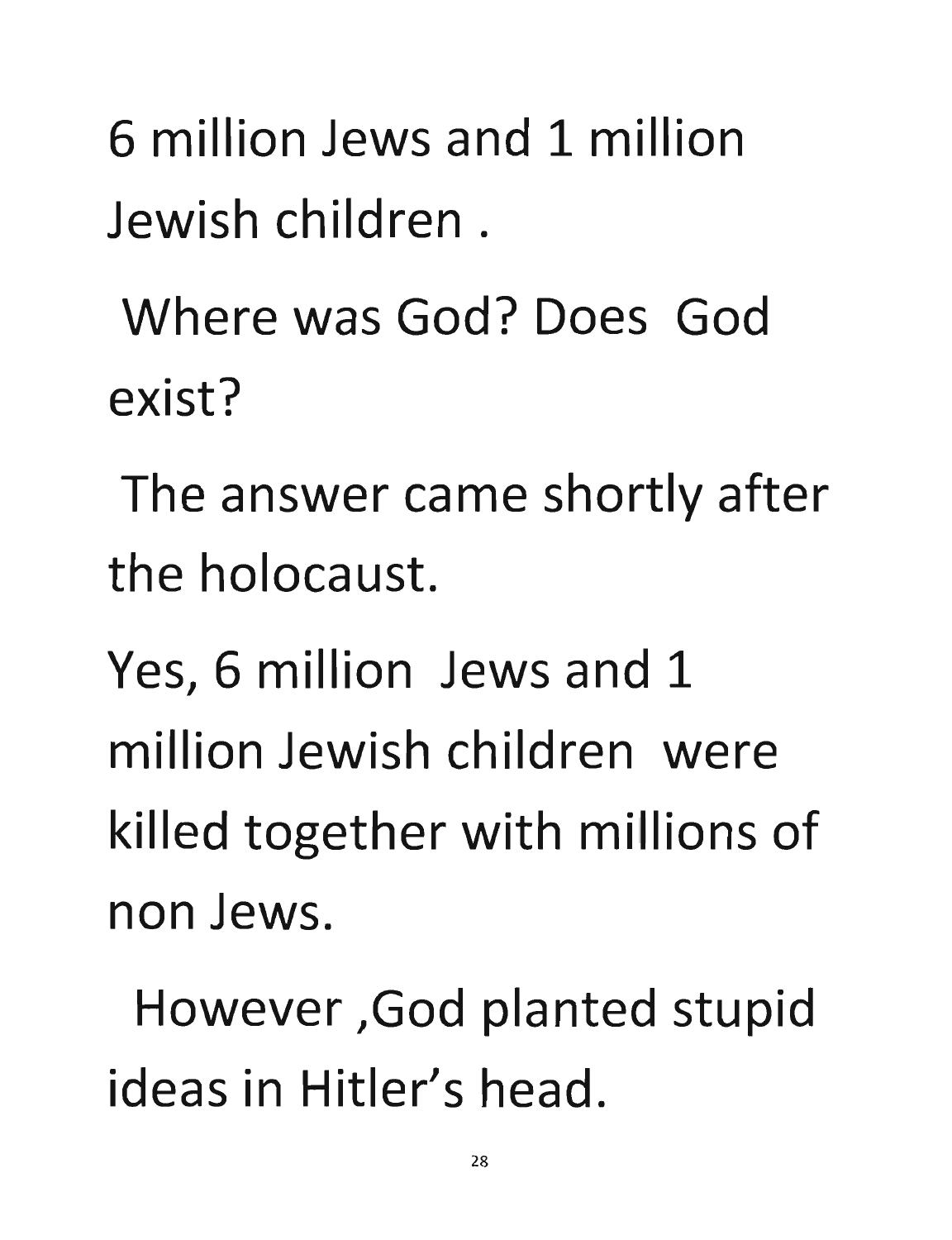He made many stupid strategic mistakes. One of them **was to take on Russia in 1941**  before defeating

**Great Britain. He spread himself thin. Germany lost 1**  million killed and 1 and <sup>1/2</sup> million soldiers captured that later disappeared in captivity.

God planted the idea in the **minds of the military leaders of**  Japan to attack Pearl Harbor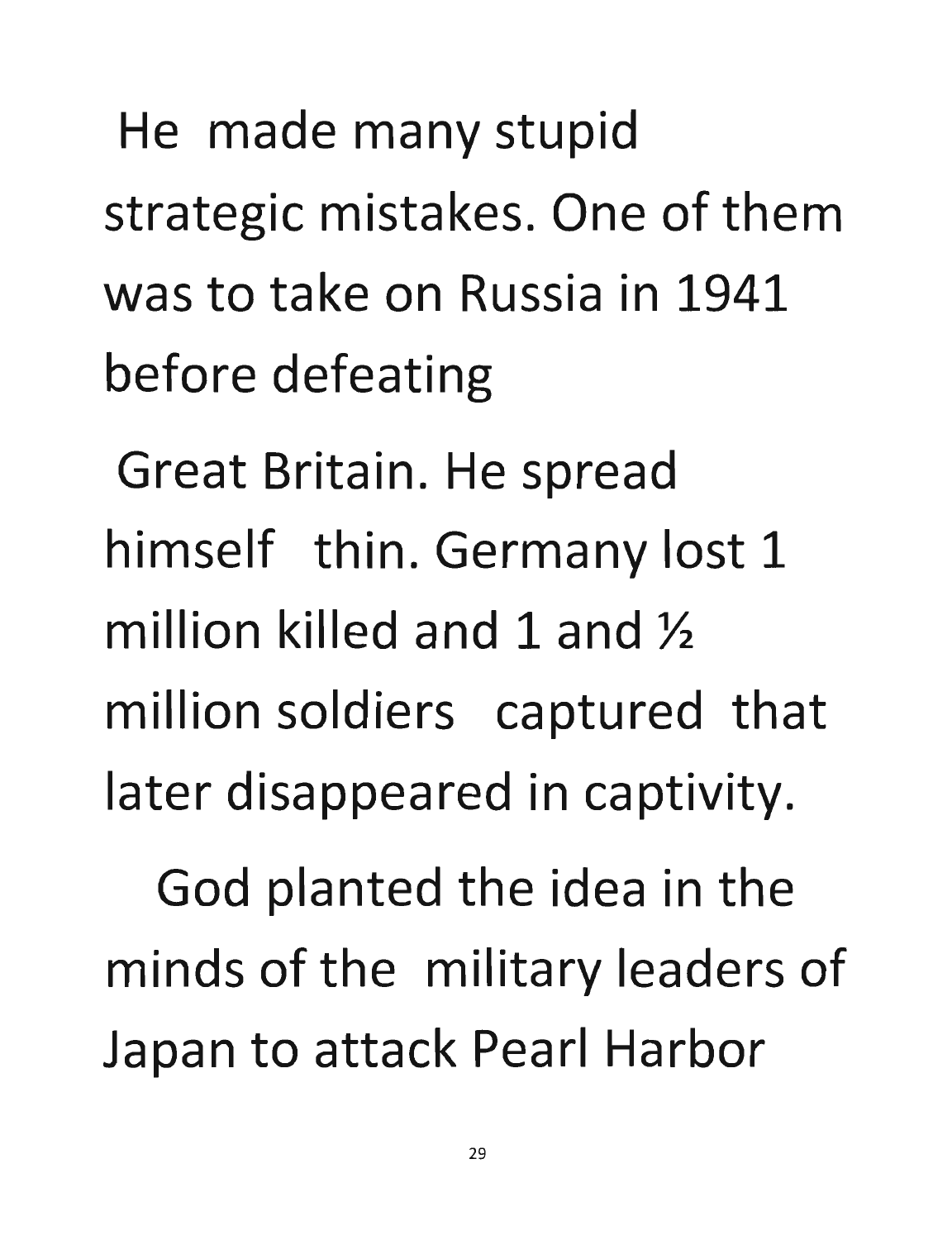and drag the USA into the **Second World War. With the**  entry of the USA the combined **allied forces overwhelmed the Nazis and Italians.** 

Germany was defeated in **1944.** 

USA president Truman who **took over when Roosevelt died from a stroke in 1945 ordered**  the dropping of the atom bomb on Hiroshima and Nagasaki.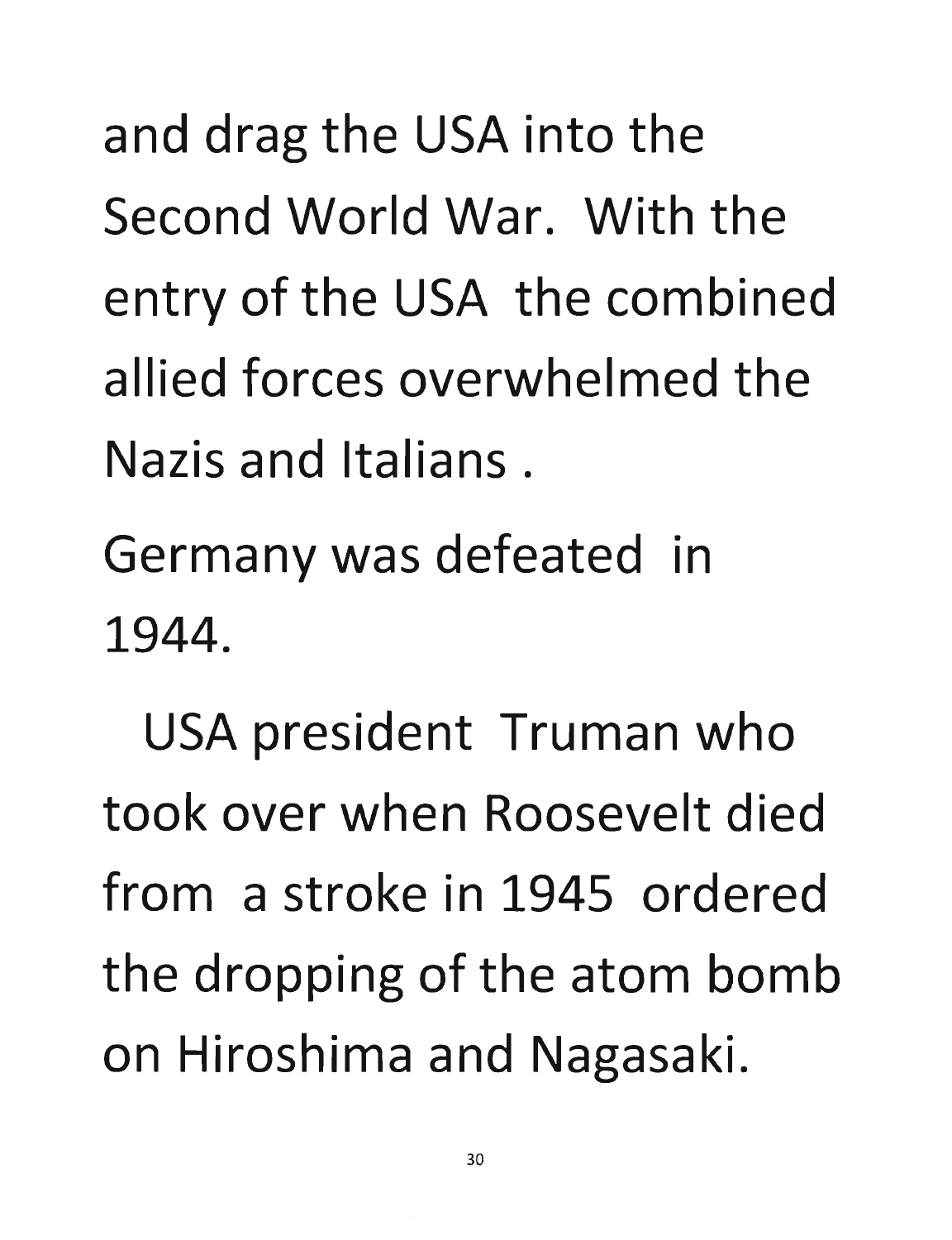Japan surrendered unconditionally shortly after. God put into the mind of the **Japanese emperor in 1942 to**  provide a safe haven a sanctuary external to thousands **of Jews from Europe in Japan**  and Shanguai China that Japan controlled. Although Japan was **an ally of Hitler I nevertheless**  they provided a safe haven for **Jews in Sanghai China that was**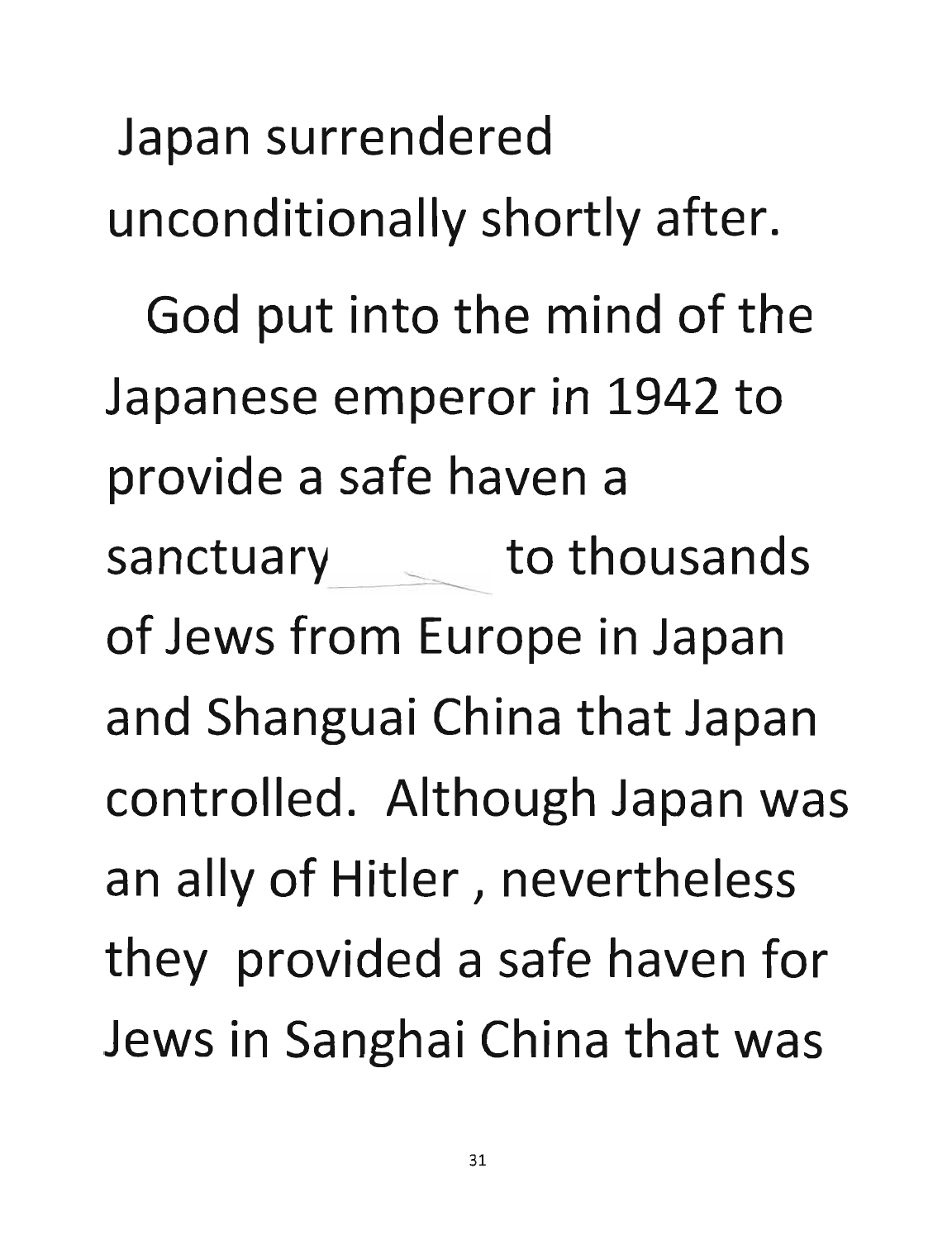occupied by Japan. God gave the idea to the emperor of Japan to believe that he is a **descendant of one of the lost**  Jewish ten tribes exiled by **Assaria 2700 years ago. This motivated him to save Jews.** 

**God saved 13 million Jews in the rest of the world who**  escaped the holocaust. God gave the wisdom to the Allies **to defeat the Axis powers thus**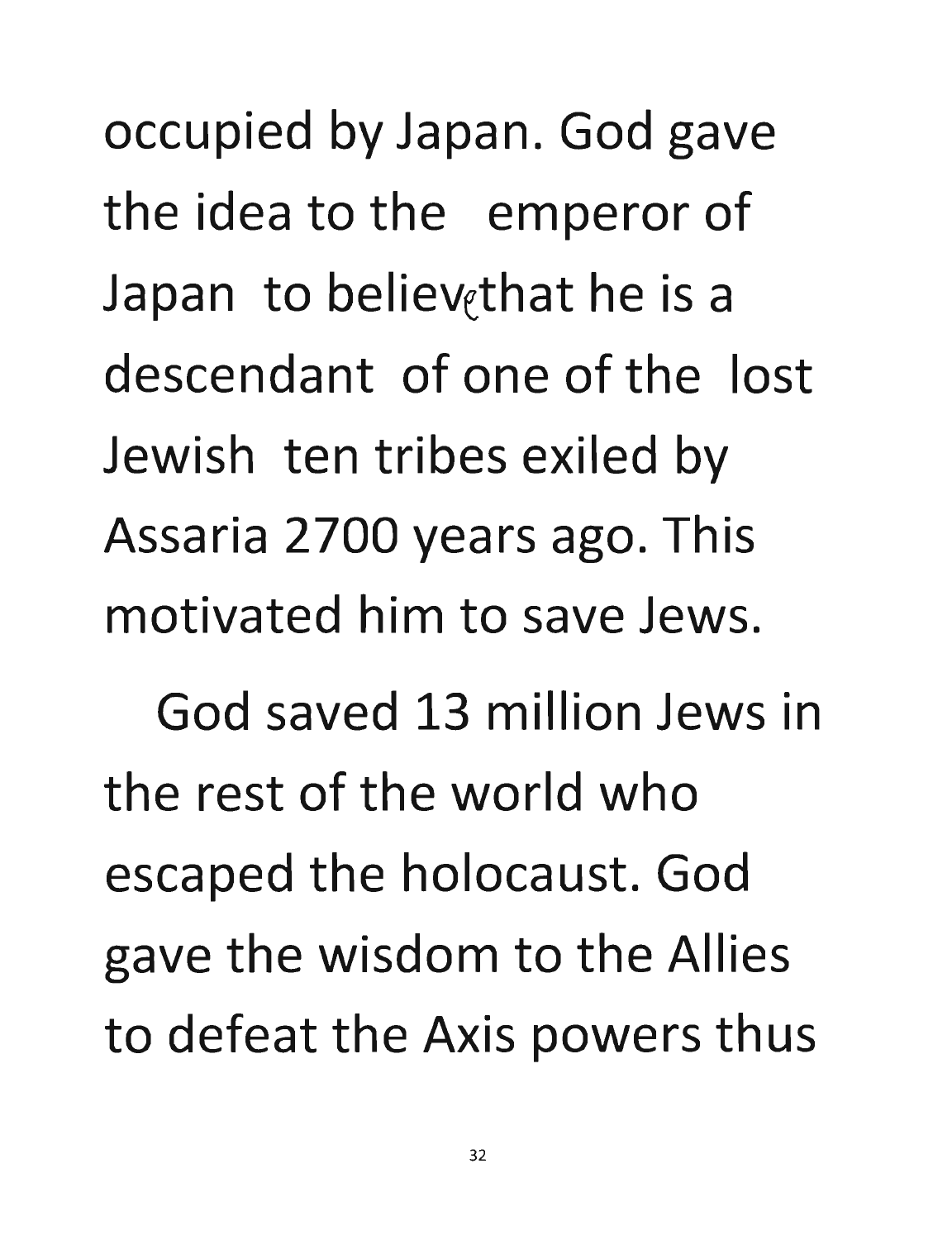saving the 13 million Jews and **millions of non Jews.** 

<sup>~</sup>**FTER World War II** 

 $\overline{\phantom{0}}$ **God planted ideas in the minds of the leaders of Communist**  Russia to support the USA and **other Western nations to resurrect the State of Israel in 1947.** 

God gave the ideas to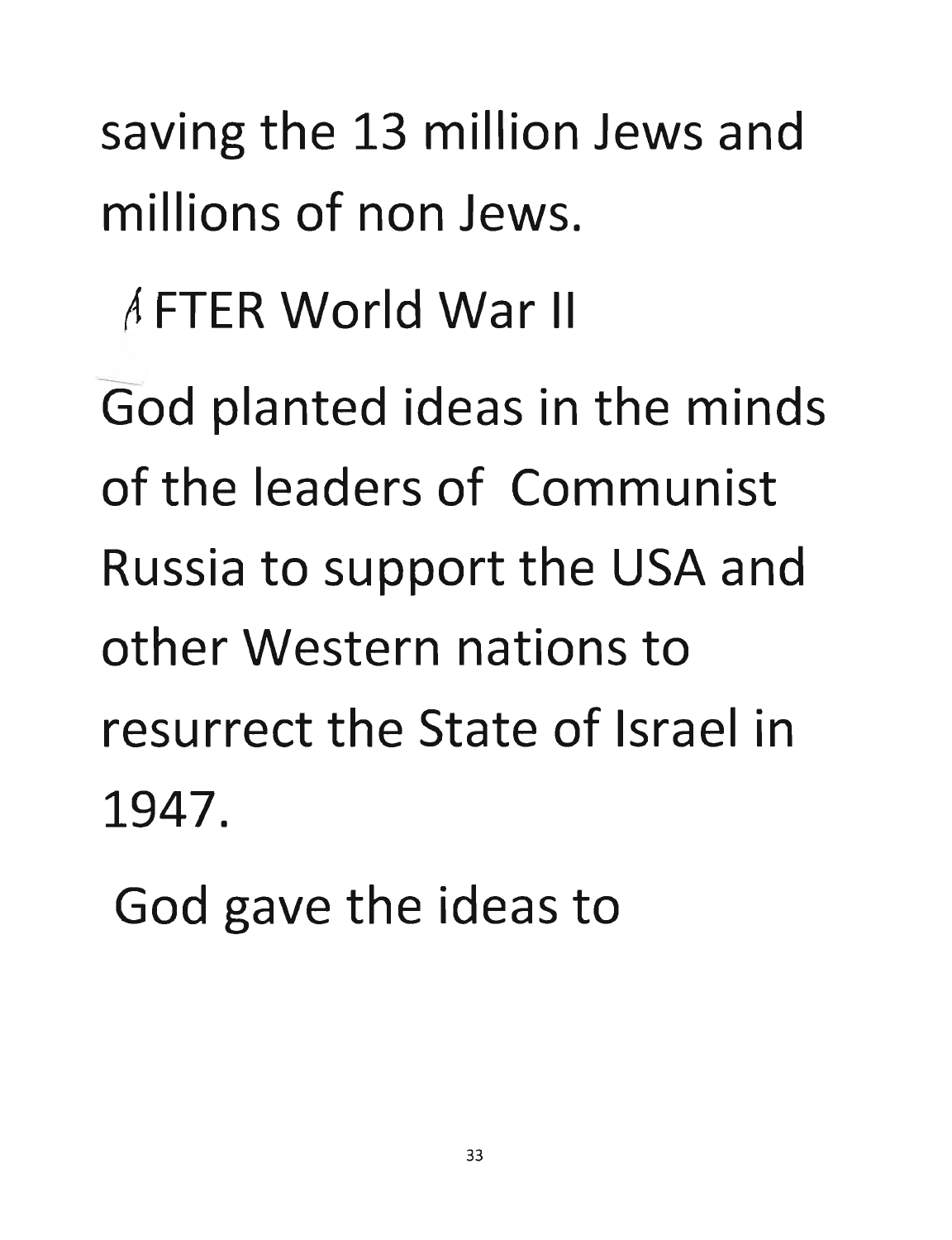**Harry Truman to recognize**  Israel immediately after it was proclaimed May 15, 1948.

God performed miracles and a **handful of Jews repulsed the combined armies of 5 Arab countries in 1948.** 

Again God performed miracles **in 1956** .1967 **and 1974.** 

**All these times the Hand of God**  was visible helping the Jews **defeat the Arabs.**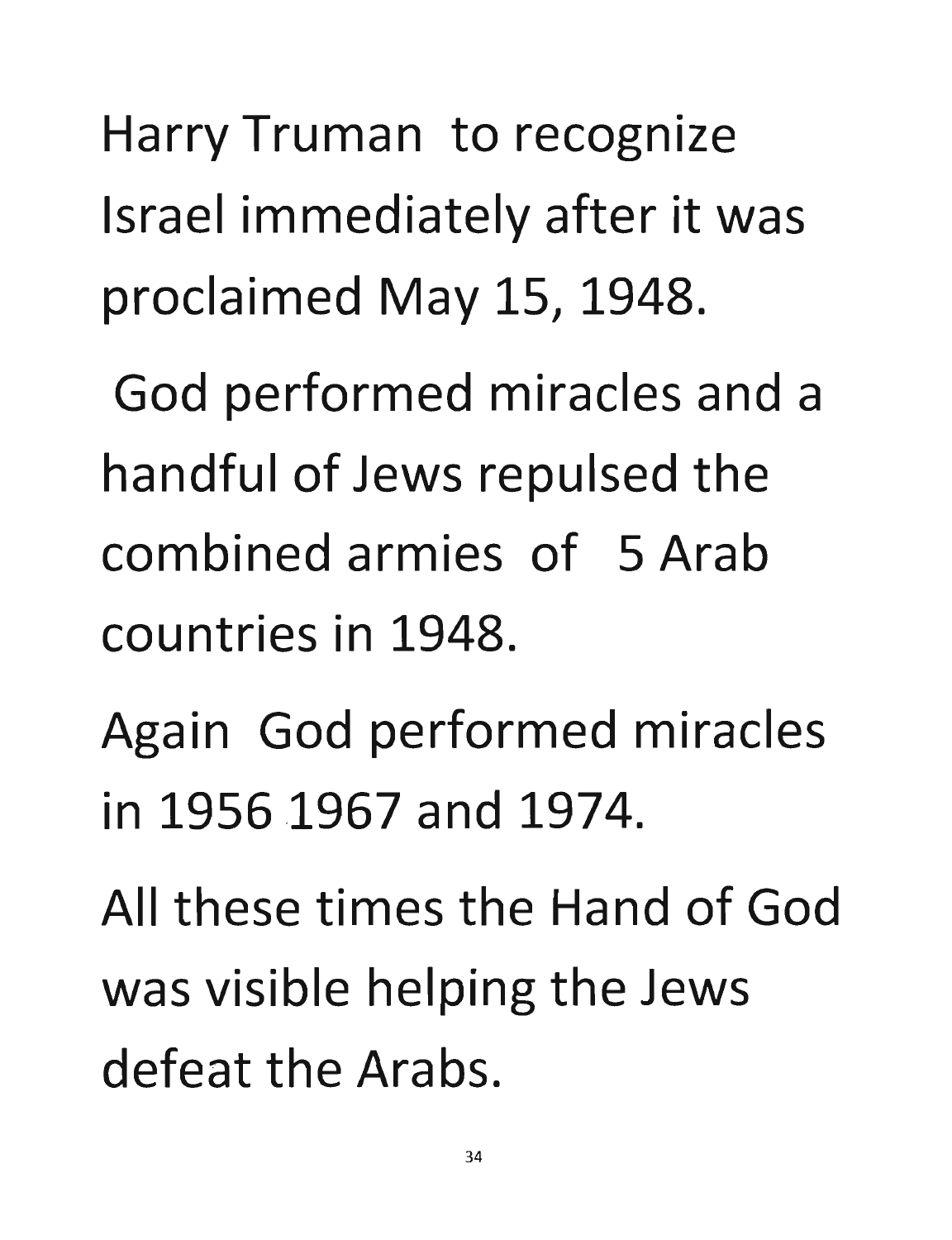**In 1975 Iran- ancient Persia**was taken over by a group of **fanatics Ayatollas and their**  supporters who employ the **new form of Anti- Semitism - Anti Zionism to gain acceptance in the Arab world. They**  announce their goal and policy to destroy Israel and kill all the Jews. They also want to defeat **all the Sunni Arabs and kill them.**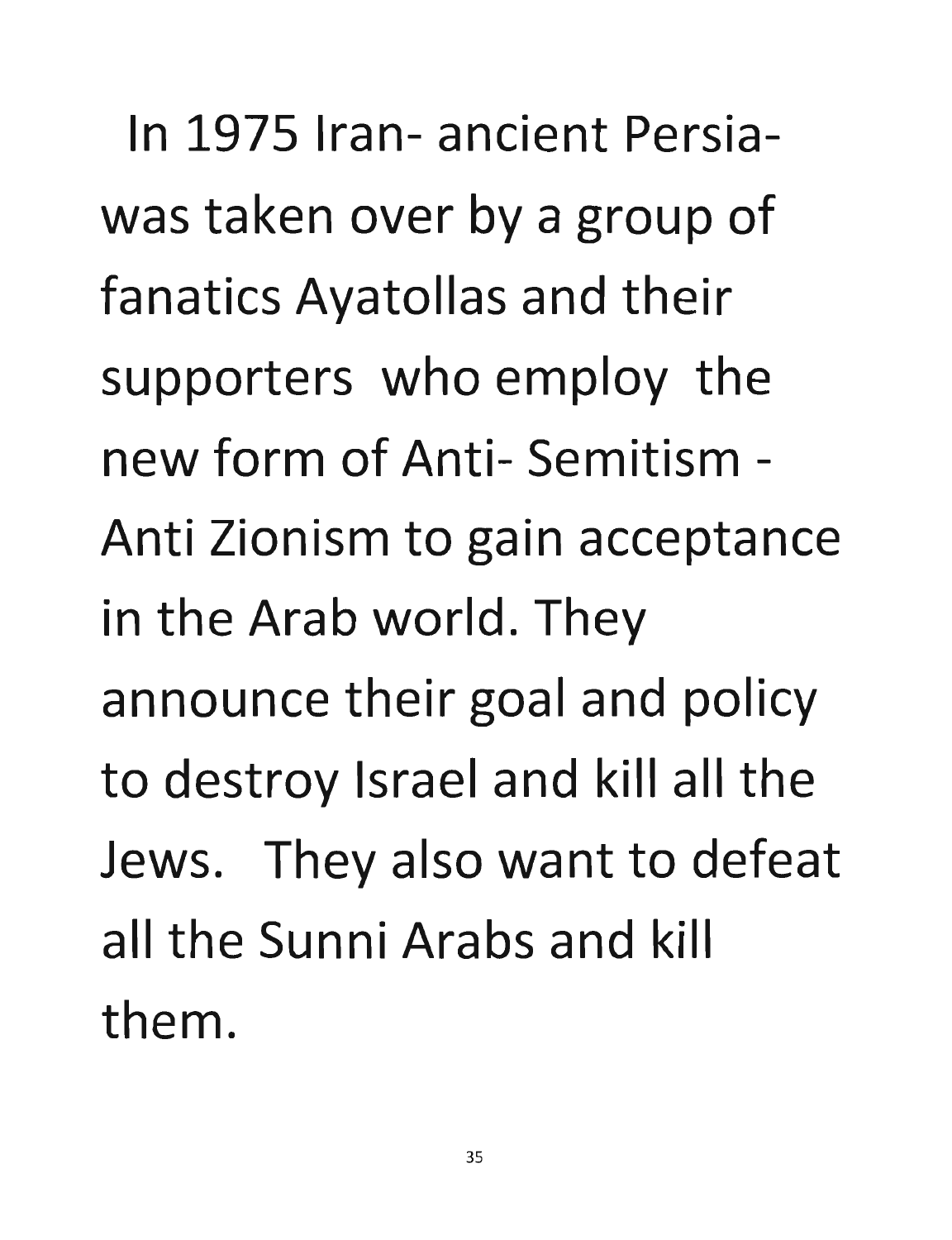To this end Iran set its sights **and resources to develop the Atom bomb and a missile**  system to deliver the atom **bomb and destroy Israel and all the Sunny nations. Eventually the missile system with atom bombs will reach all the**  Europeans and the USA.

The Europeans and the USA **under Obama reached a compromise with Iran.**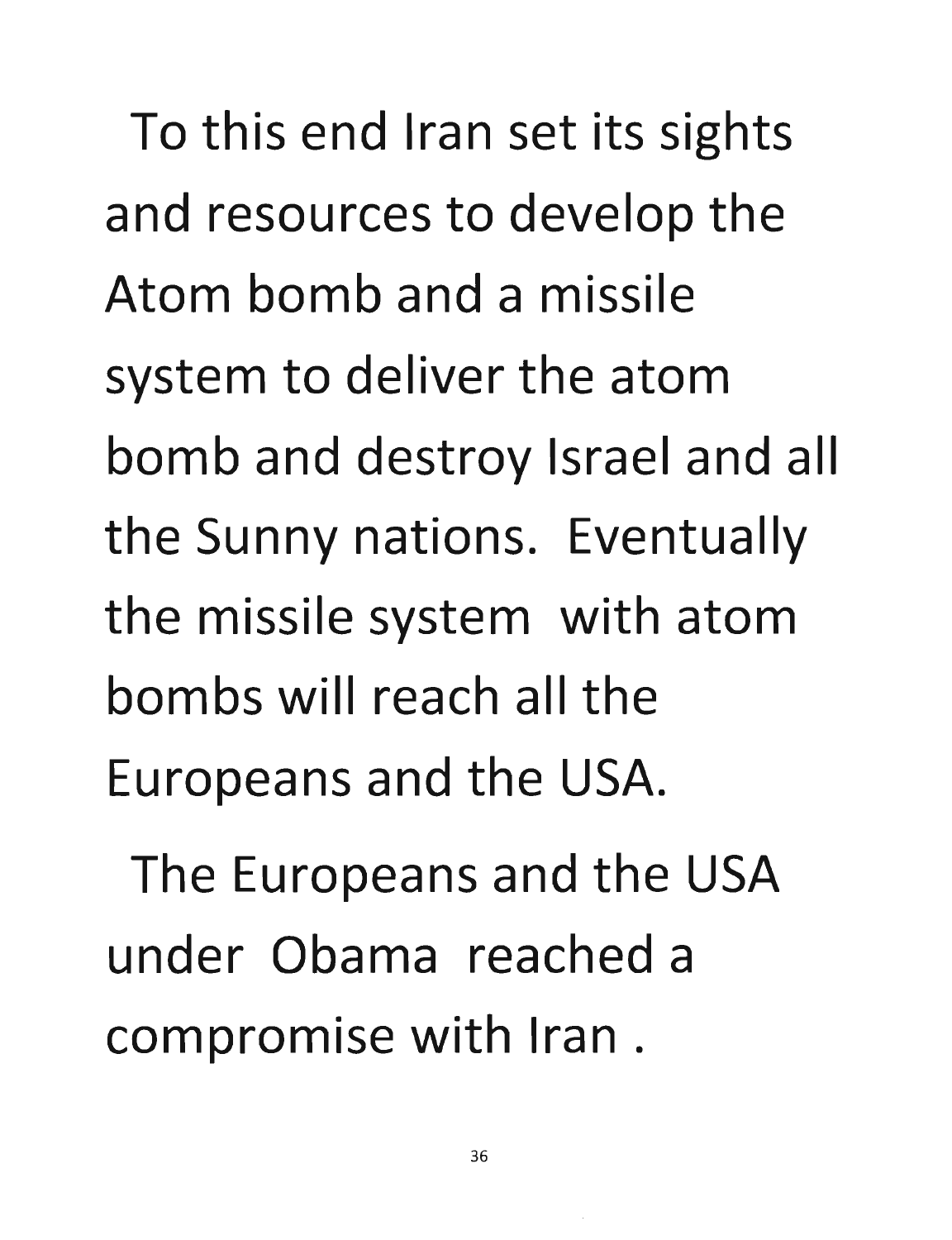Iran agreed to stop developing **the know how to create an**  Atom bomb for 10 years after that they would be free to **proceed.** 

The agreement did nor prohibit Iran from development of a missile system.

In exchange all the European **nations and the** USA **lifted their**  crippling sanctions against **Iran.**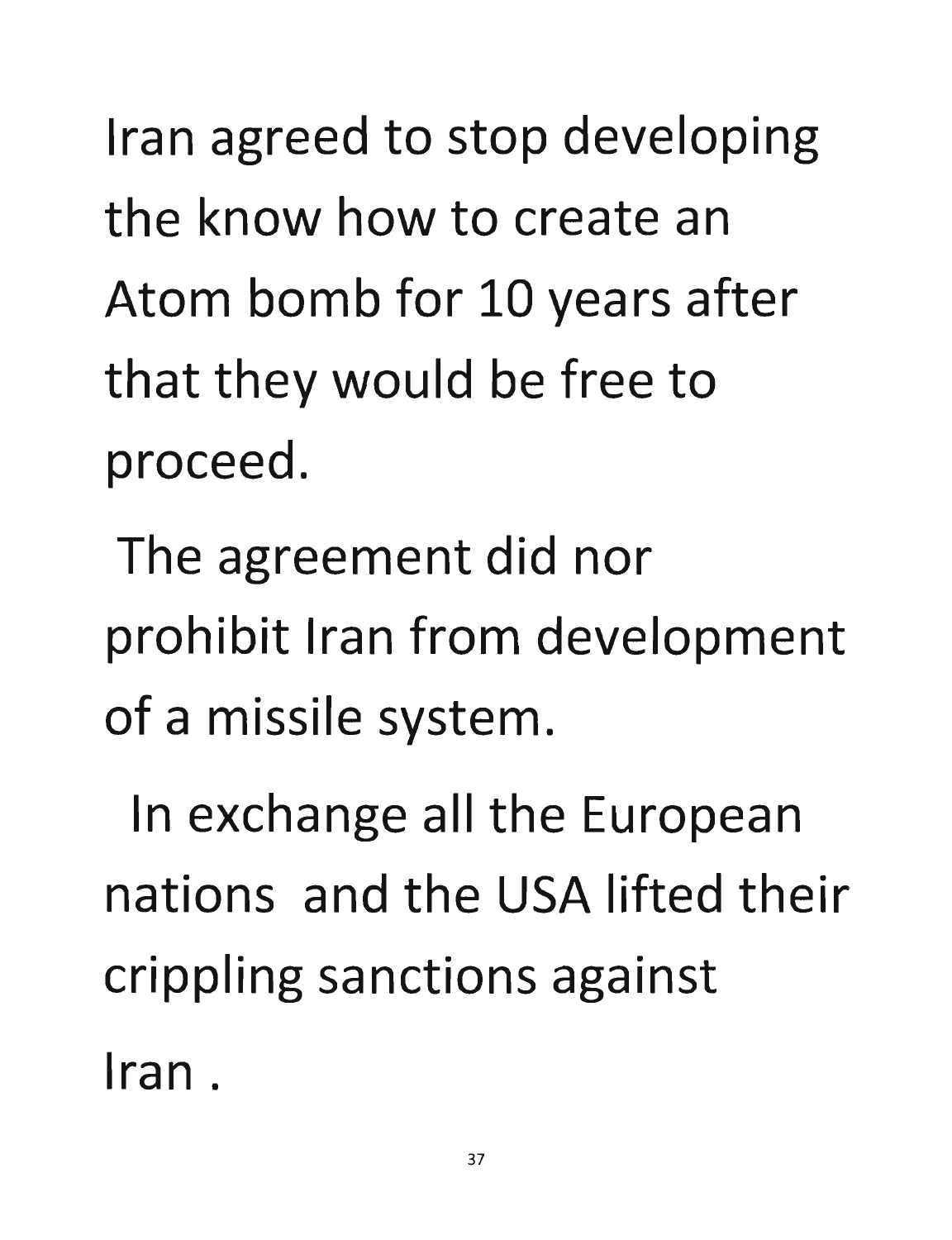Obama also bribed Iran by sending Iran billions of dollars.

**Israel and the Sunni Arab**  countries remain petrified with this agreement.

**However the Europeans are**  very happy because it gives **them an opportunity to earn billions of dollars with new**  markets opening up in Iran.

**The fact that 7 million Jews would be killed if Iran develops**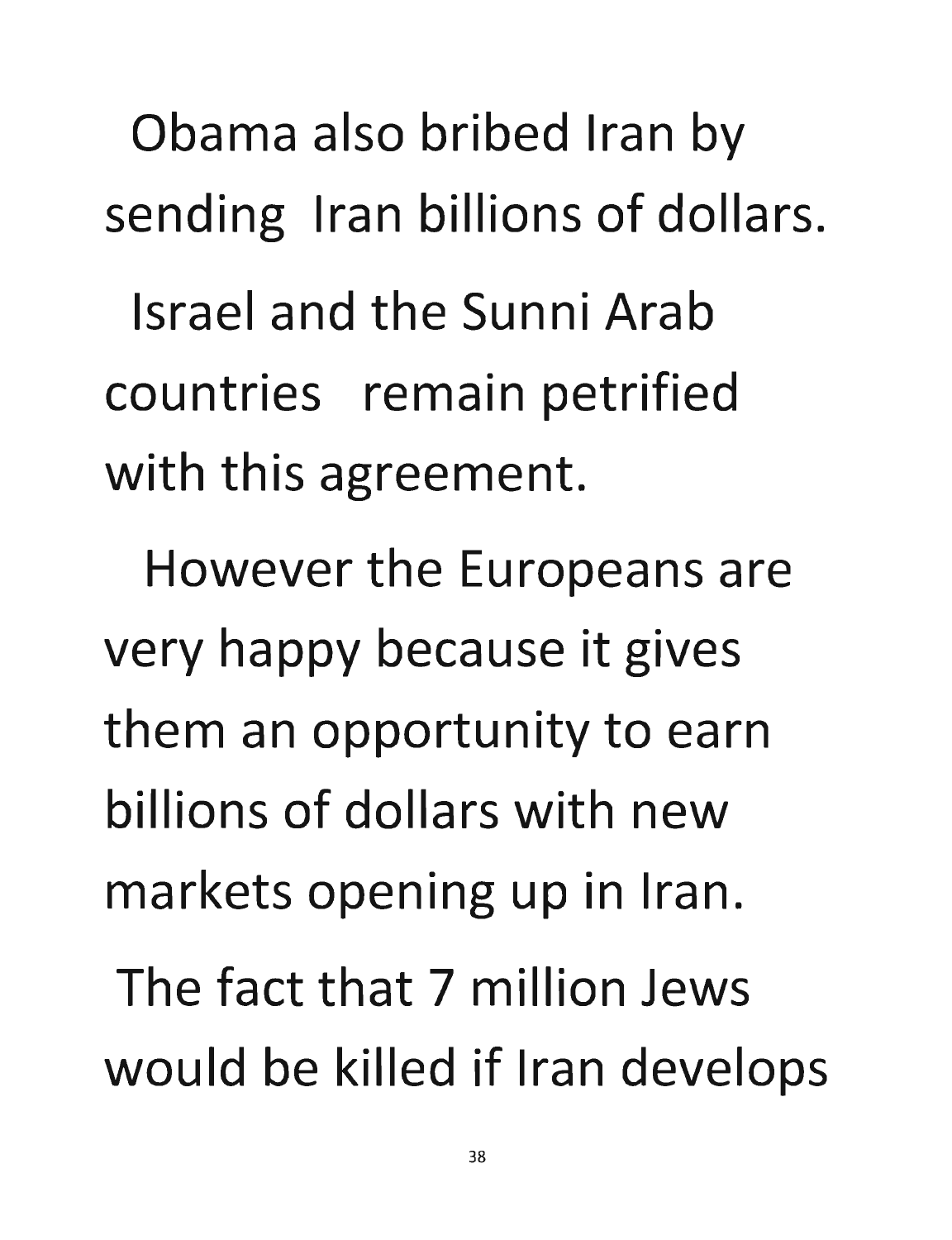**an Atom Bomb does not faze**  the Europeans. They are the same Europeans who for 1700 year murdered Jews. They are the same Europeans who **helped Hither murder 6 million Jews and 1 million Jewish children. These are the**  same Europeans who prostitute the truth and support the **Palestinians in their murder of the Jews in Israel. They are the**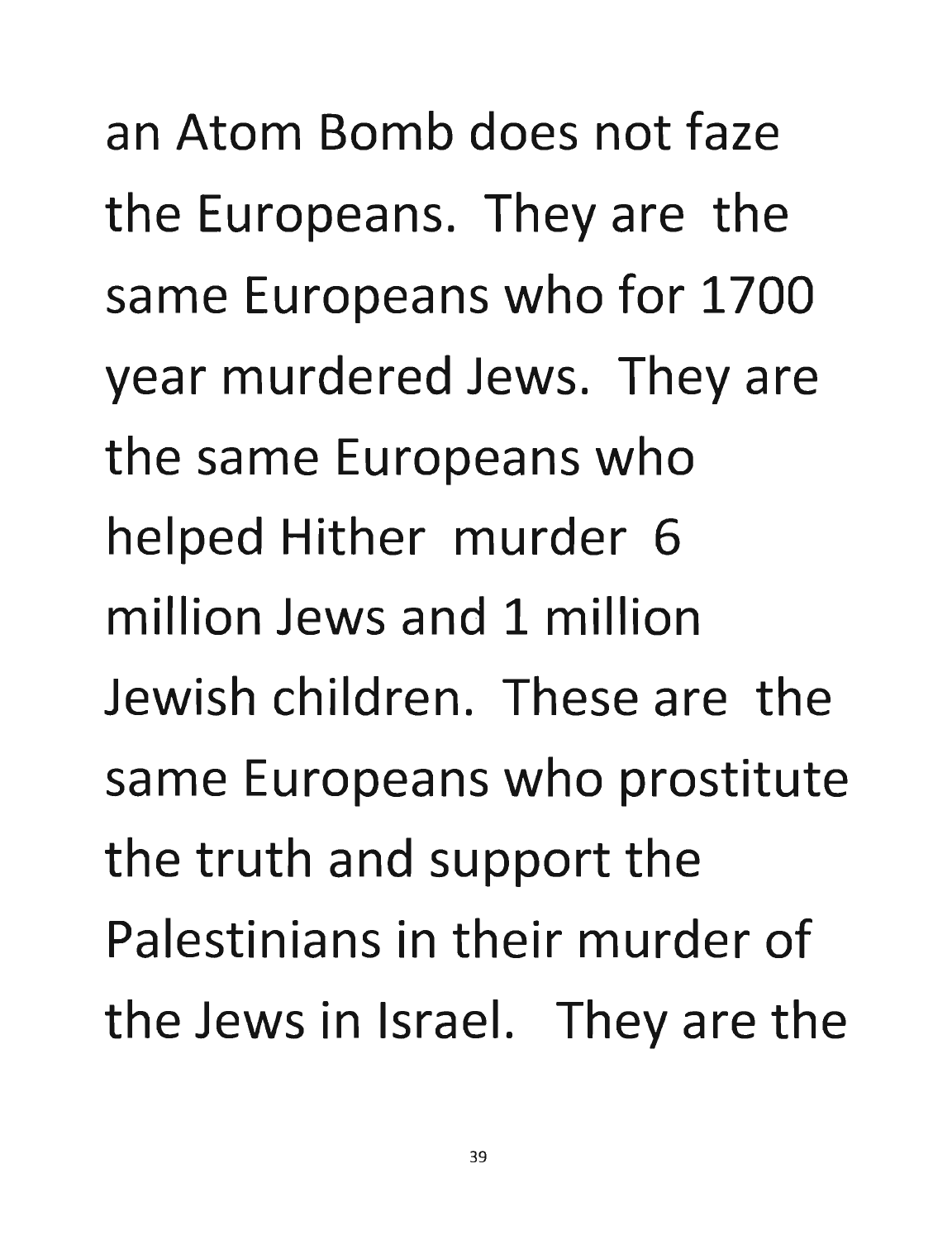same Europeans who pass **United Nation laws that**  delegitimize Jews' right to **Israel.** 

**All international laws are created to delegitimize the Jews' right to Eretz Israel;**  certainly historical Yehuda **Shomron Golan Gaza and old**  City of Jerusalem.

**All these Europeans are guilty**  if not as murderers certainly as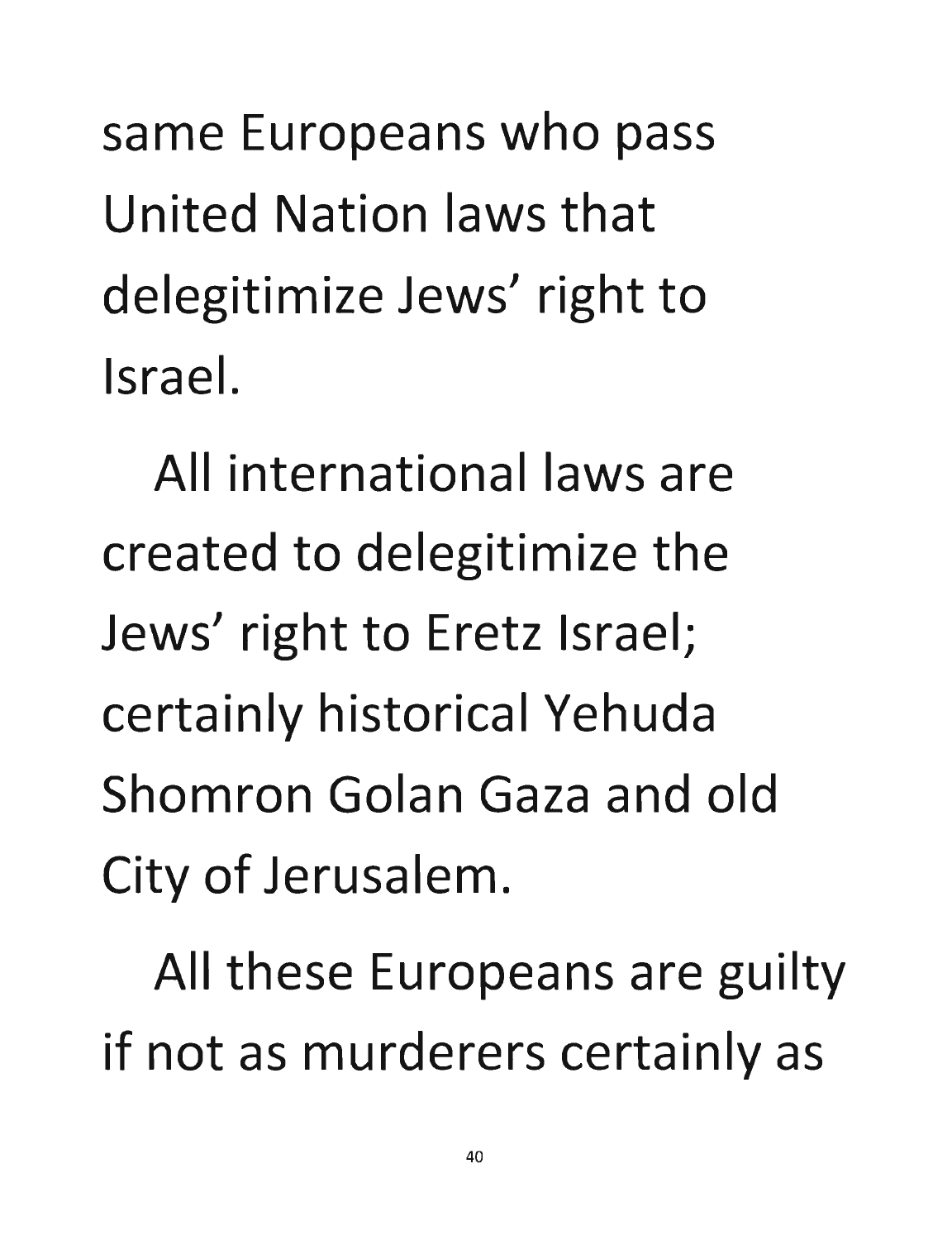felony murderers. They all **deserve to be handed the same sentence the Palestinian**  murderers get.

**One who aids and abets**  murder even if they are not **the ones who pull the trgger**  are guilty as felony murder and face the same penalty as one who pulls the trigger.

God is doing exactly that. Terrorists are killing Europeans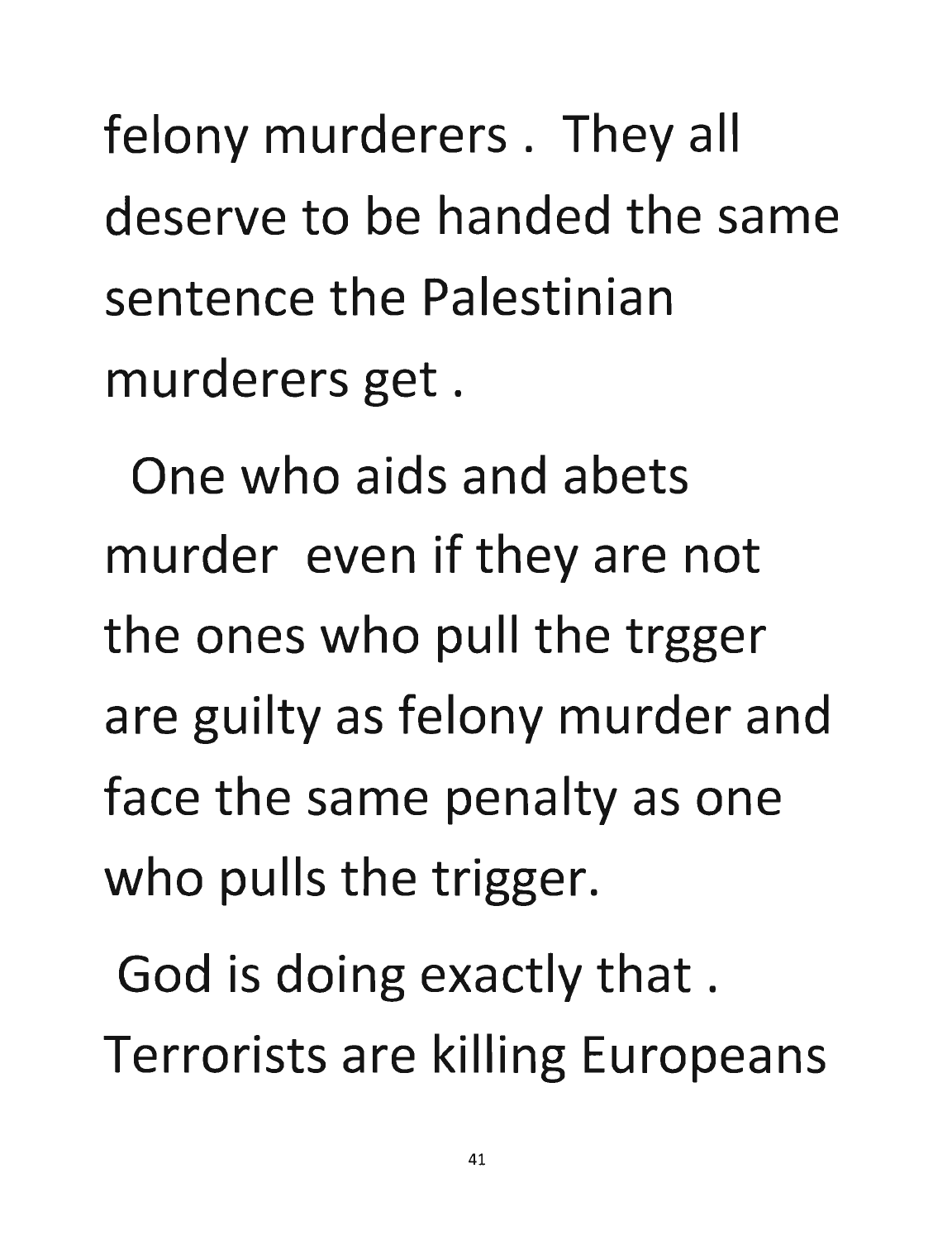in Great Britain France Belgium Germany.

However, regarding Iran  $-$  for these new Anti-Semites in the clothes of Anti-Zionism God did prepare a cure.

Donald Trump the president of the USA is the new Koresh the new Messiah. He is the incarnation of the old Persian King Koresh and Darias -the son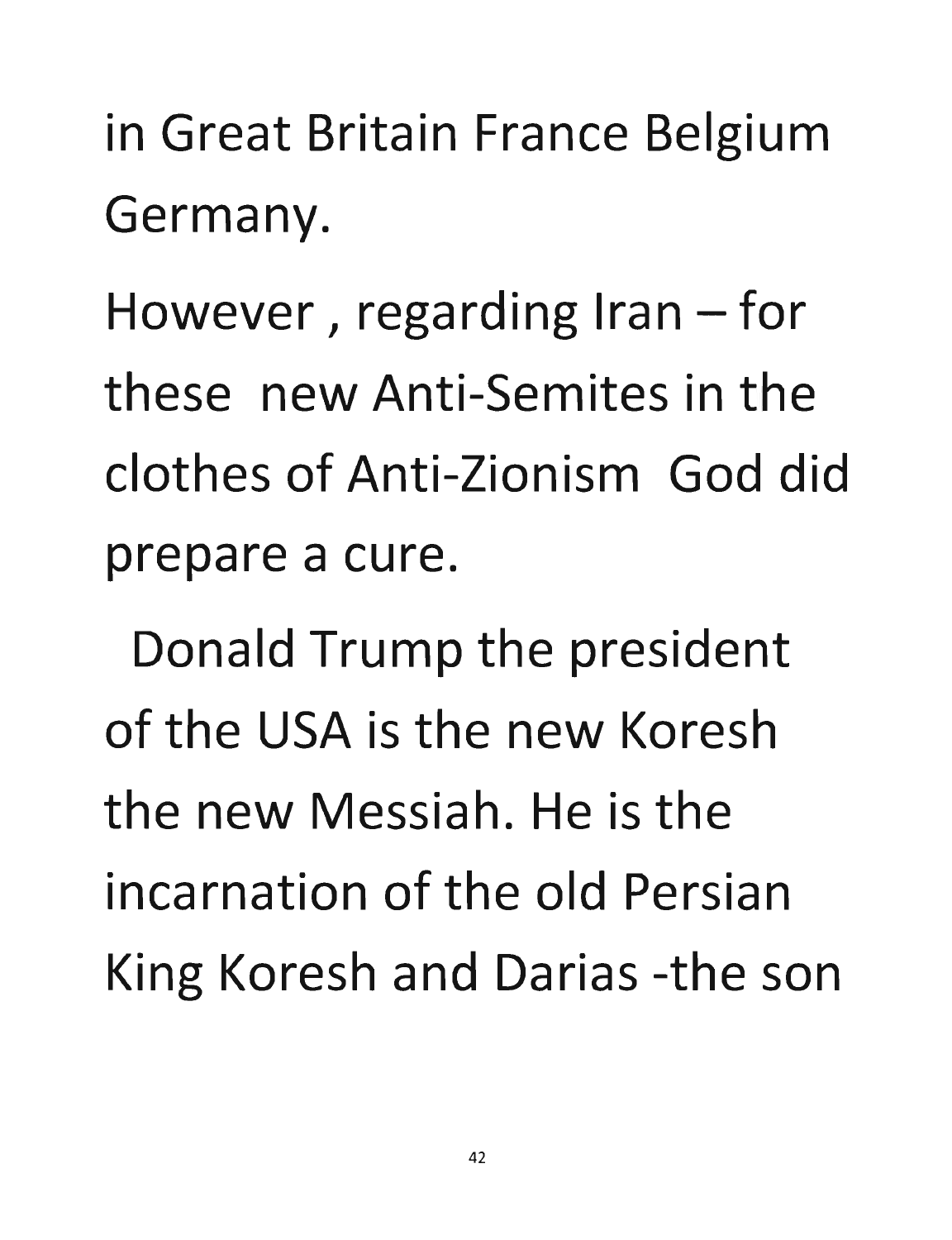of Queen Esther and King Achadverish.

When Achasverush died his son Dariash became King. He was merely a young child at his coronation. So his mother Queen Esther and uncle Mordecai served as his advisors.

Dariash made good the promise to rebuild the Second Holy Temple in Jerusalem.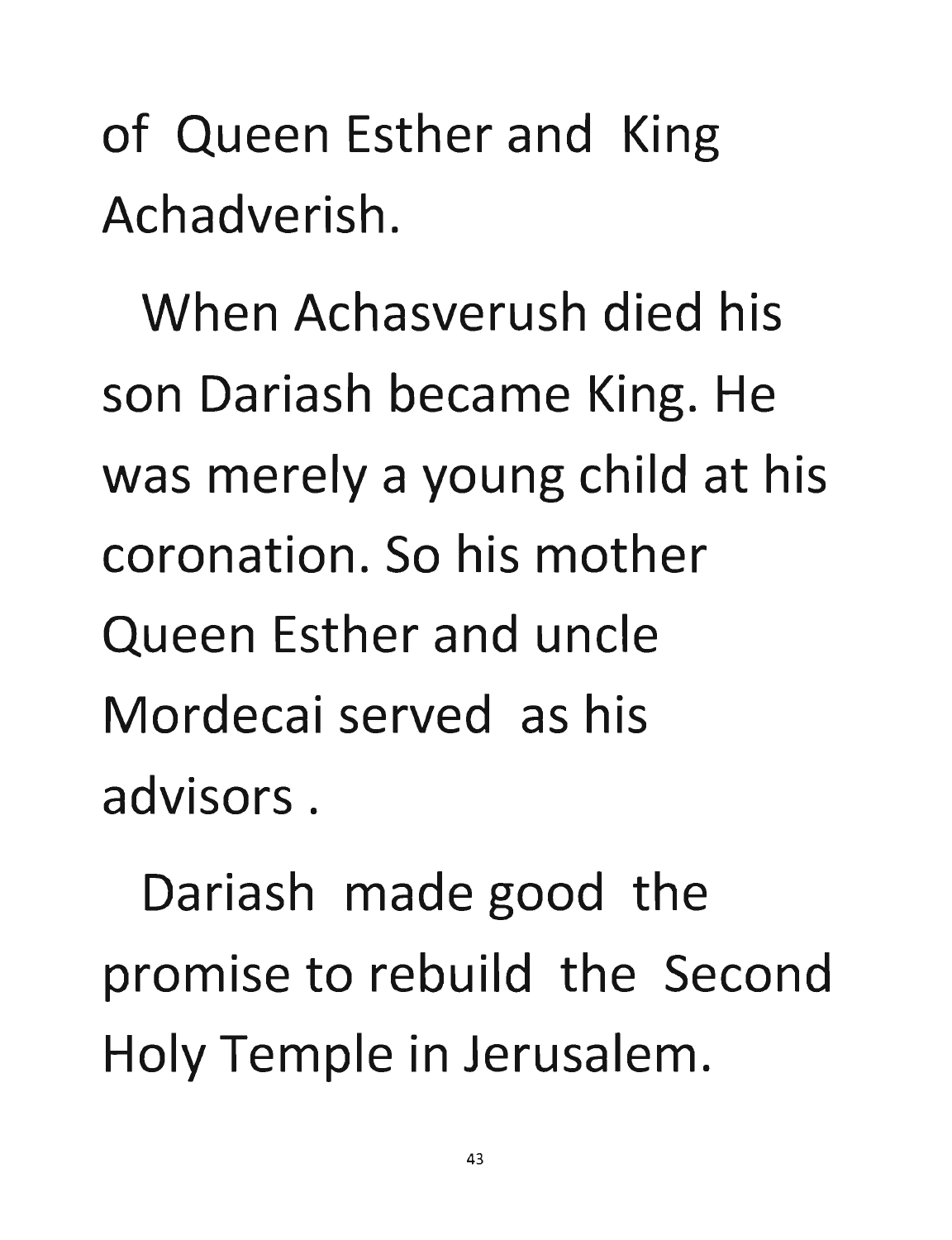Even though Koresh initiated the call to rebuild the Temple he reneged in his pledge following the outcry of the Samaritans who opposed such **a move. The entire process was**  then frozen. During the reign of Achesvarus the process was **also frozen.** 

Only following the death of **Achesvarus and the coronation**  of Darius was the building of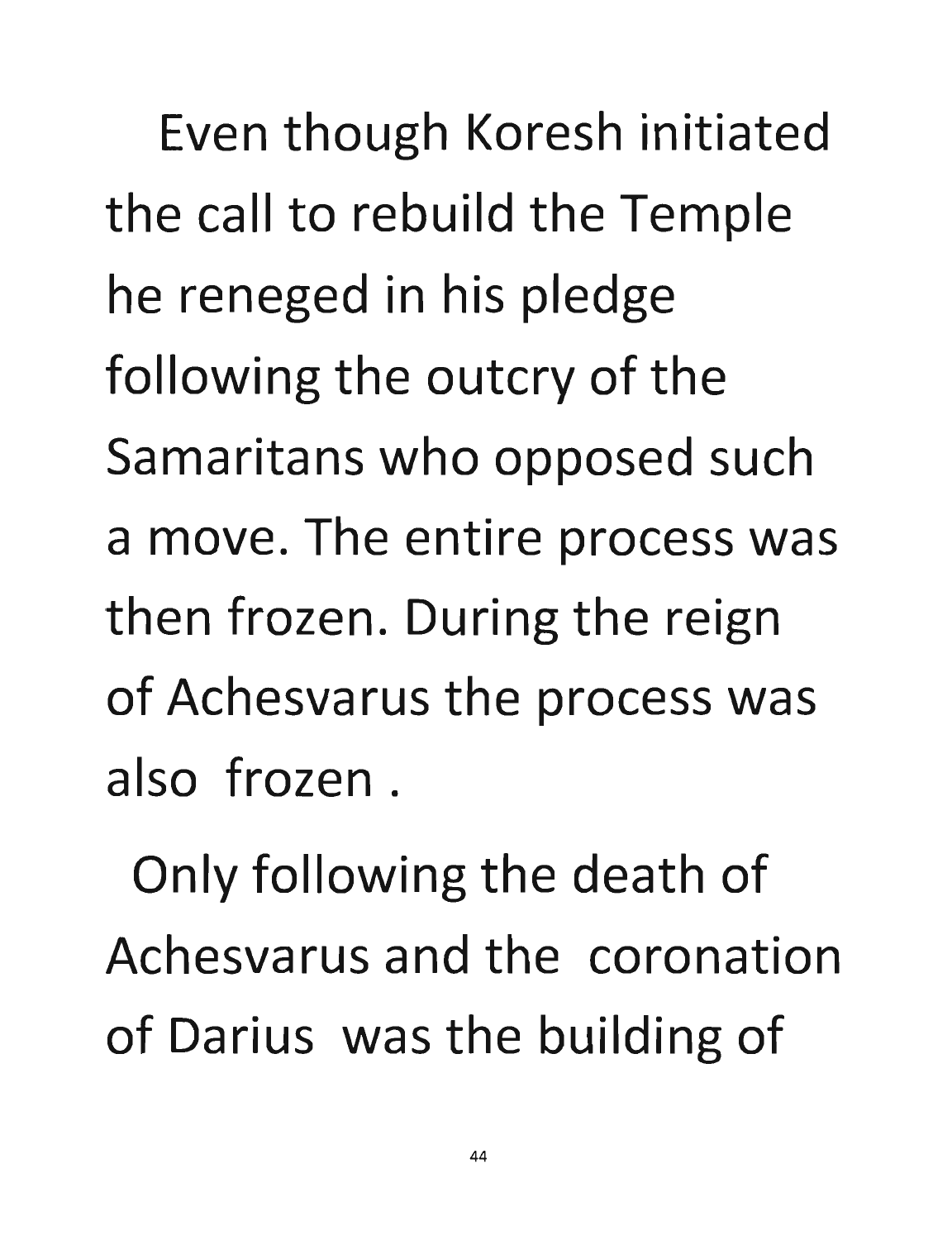**the Second Holy Temple in**  Jerusalem completed.

Darius also provided financial grants to nable not only the building of the Temple but also he subsid  $\frac{1}{2}$  all the expenses of **running the services at the**  Temple.

**Technically Darius was Jewish since he was the son of Esther. The fact that his father**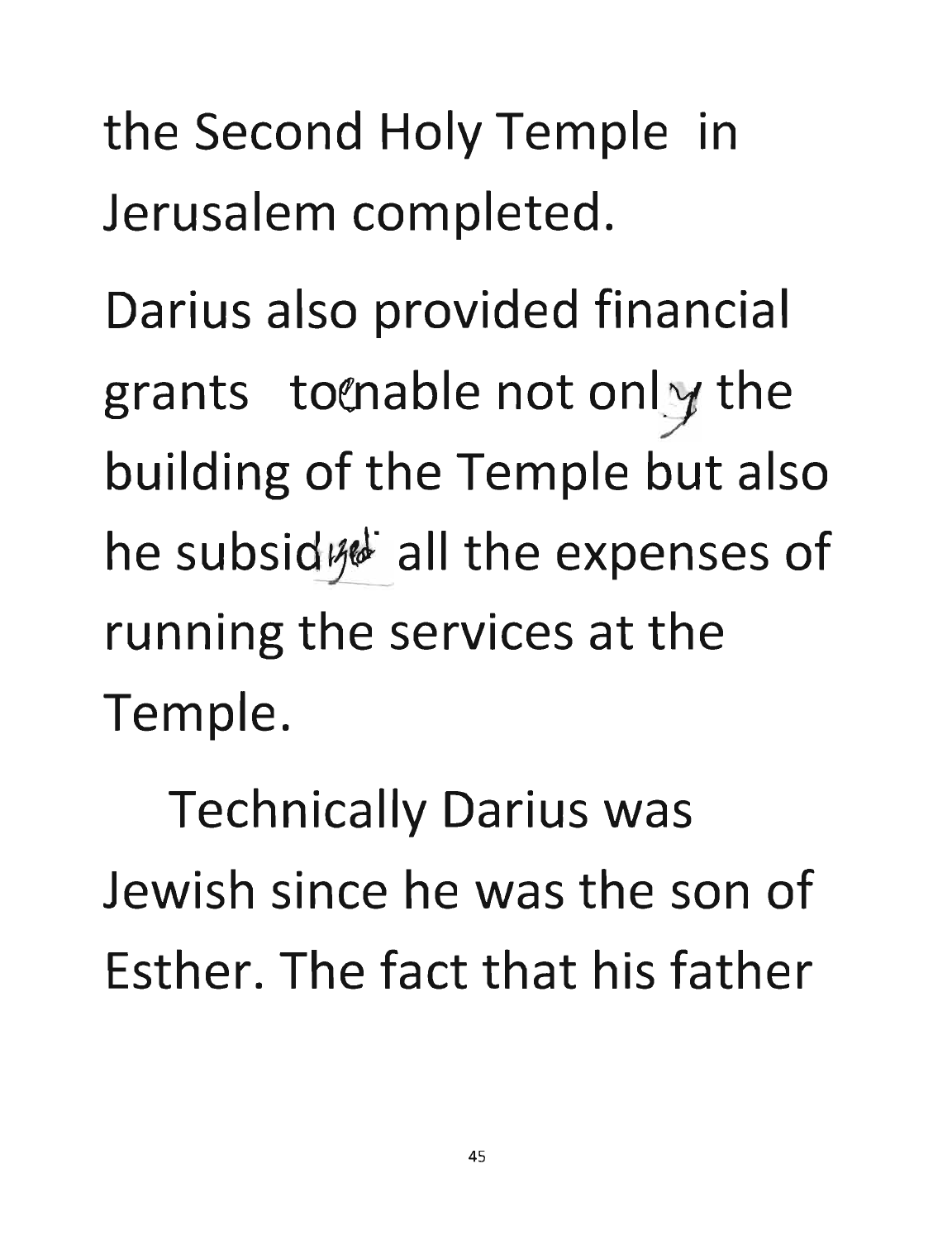King Achasveros was not Jewish does not control.

I would not be surprised if Draius also **and also practiced**<br>Judaism.

So too ,with the 2018 Haman Iran the Ayetolas and Revolutionary Guard a nd all their supporters.

God prepared the cure for this disease. The cure is President Trump the Koresh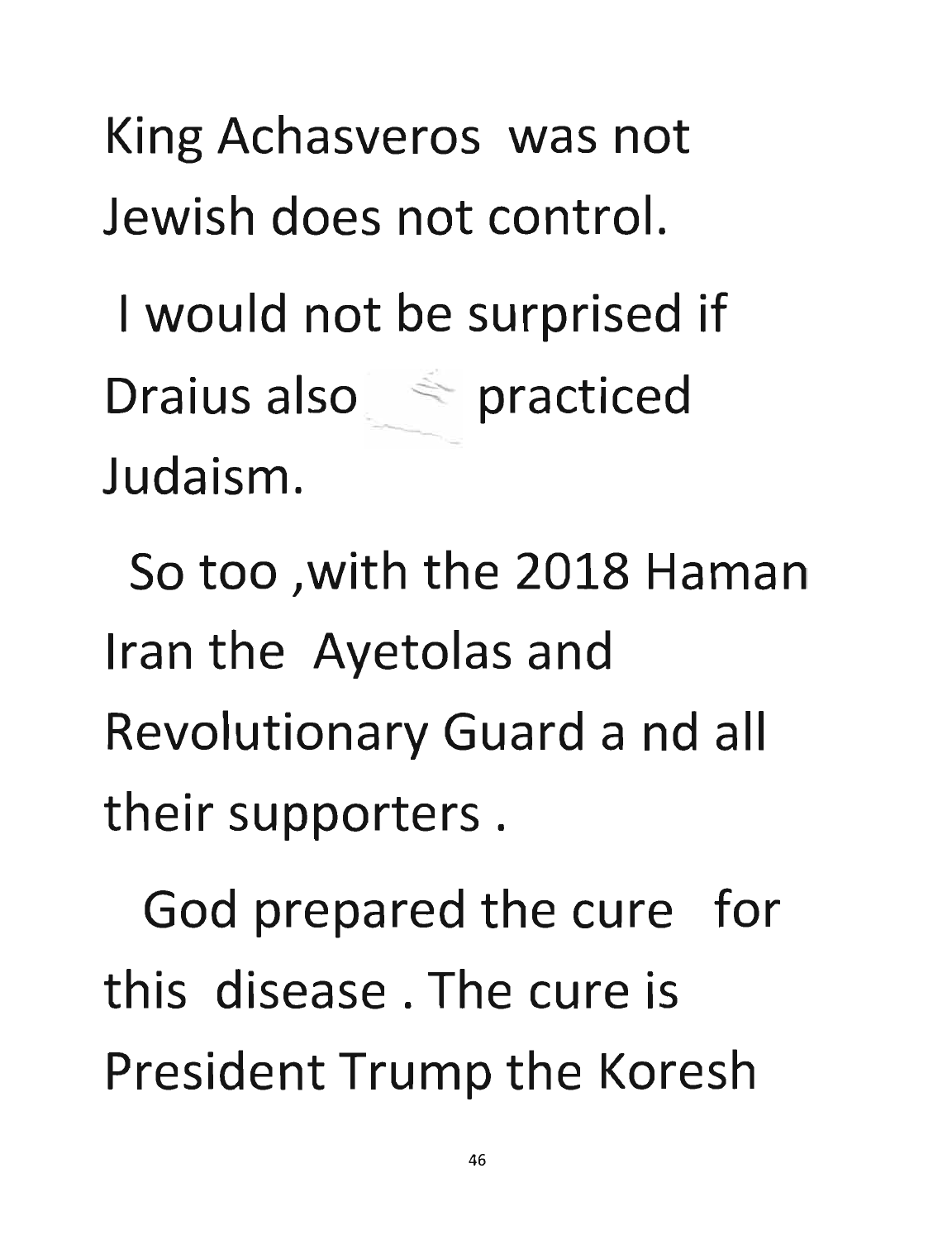and Darius of the 21<sup>st</sup> century. His name will eternally shine as a Divine messenger of God.

**In the words of Issiah 44:25 45:1 God has called Koresh**also known as -Donald Trump **to be the Messiah.** 

The fact that Iran is refusing to **bend and be flexible is a**  blessing. There need be no **treaties with these animals.**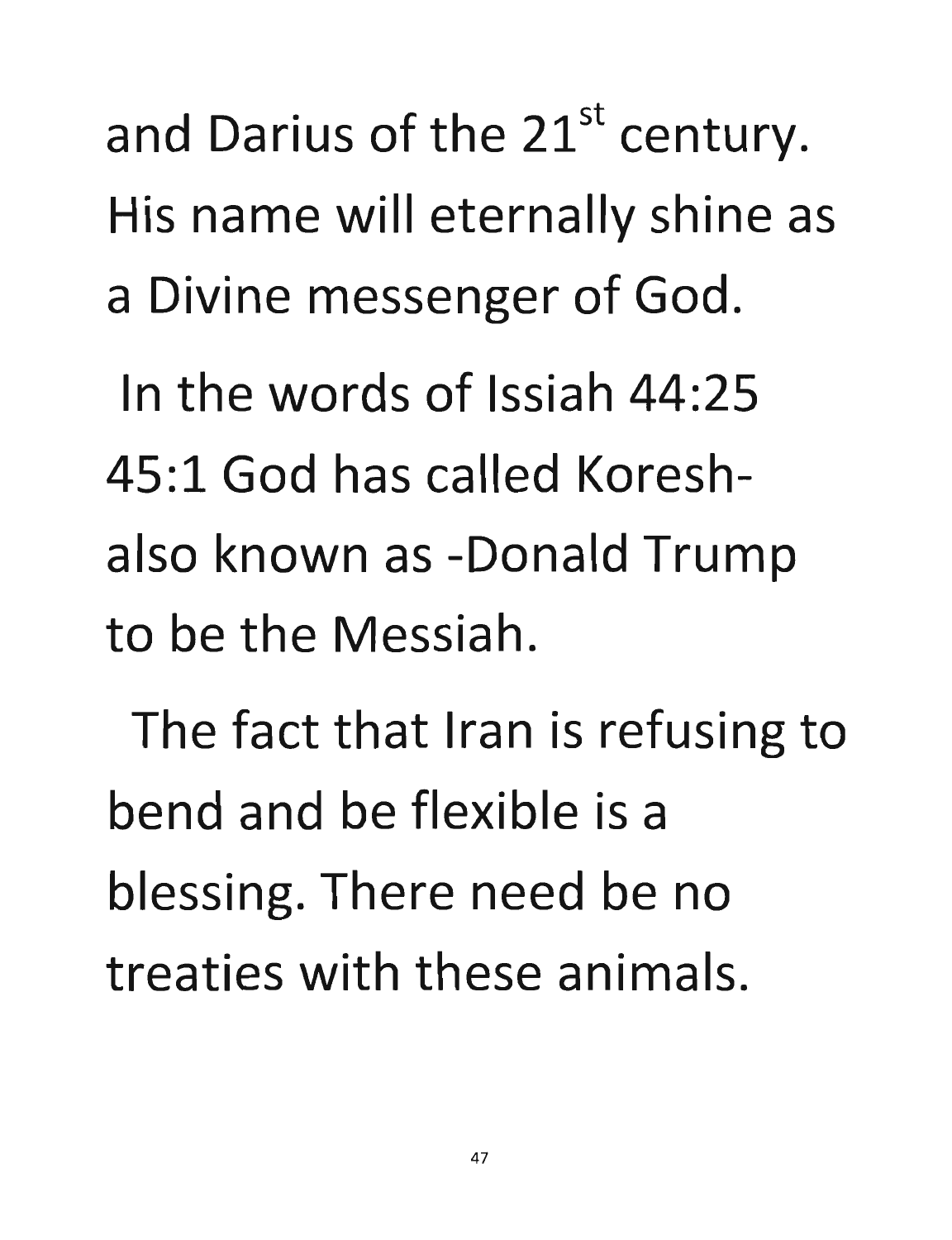The only language that will help is for a complete regime change. It will be necessary to **unleash bombardments of military targets in Iran and targeted killings of all the leaders in Iran.** 

Just like Haman was hung so **too all the leaders in Iran must be eliminated.** 

It is a pity for the enslaved **millions of Iranian citizens.**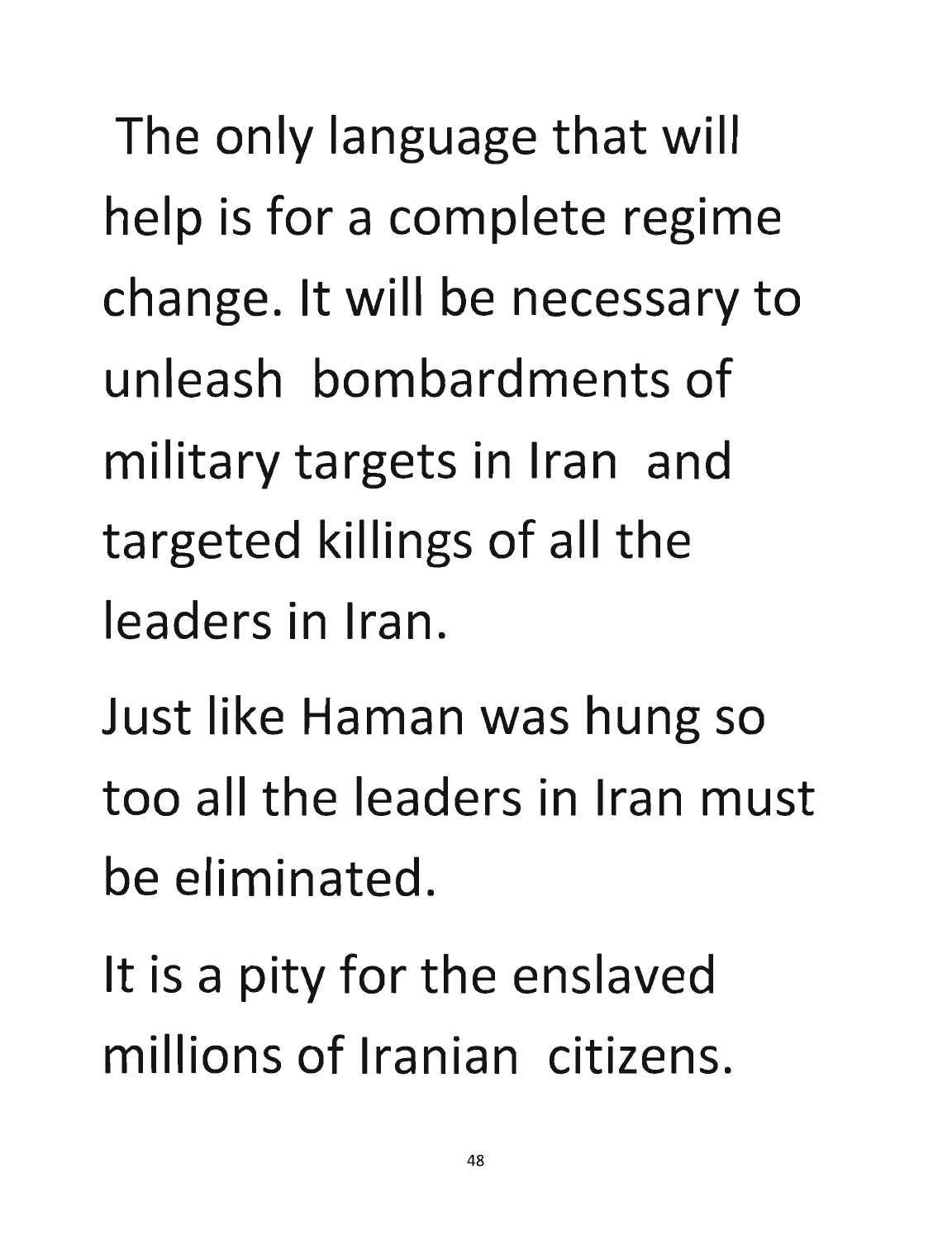**Not a deal; but a bullet.** 

**The planet earth is not big**  enough for the USA and the current leadership of Iran. The **quicker they are eliminated the**  sooner will peace be restored. **The same goes for the Palestinians.** 

**All the leaders of Hamas Fatah and Hezbollah should all be**  killed. Then peace will be **restored.**